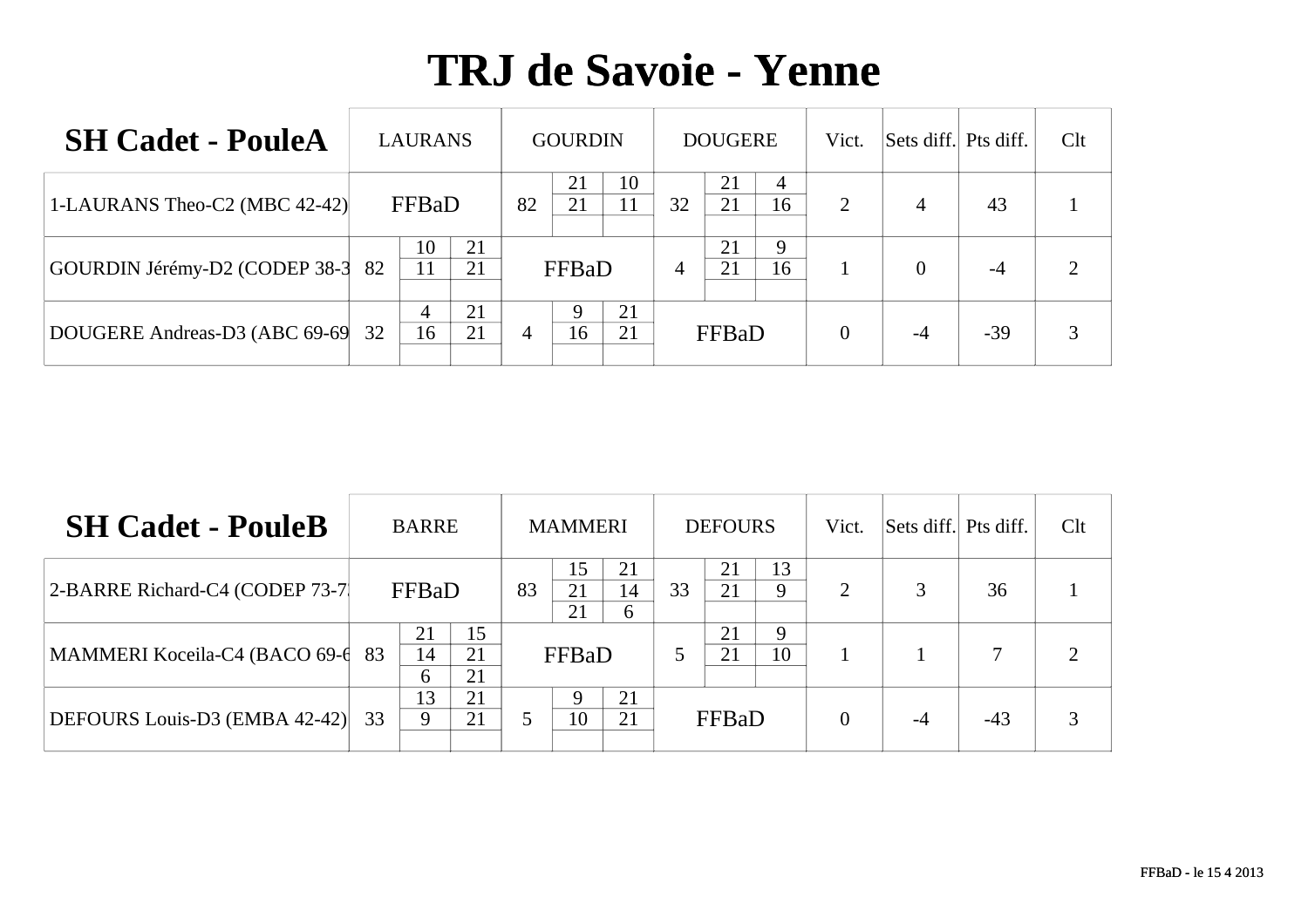| <b>SH Cadet - PouleC</b>              |    | <b>ZHENG</b>  |                |    | <b>REVERCHON</b> |                |    | <b>PERRIN</b>  |                | Vict.          | Sets diff. Pts diff. |       | Clt |
|---------------------------------------|----|---------------|----------------|----|------------------|----------------|----|----------------|----------------|----------------|----------------------|-------|-----|
| <b>ZHENG Laurent-C4 (CODEP 69-69)</b> |    | FFBaD         |                | 84 | 21<br>18<br>21   | 6<br>21<br>14  | 34 | 21<br>14<br>21 | 18<br>21<br>11 | $\overline{2}$ |                      | 25    |     |
| <b>REVERCHON Matthis-D1 (CODEP)</b>   | 84 | 6<br>21<br>14 | 21<br>18<br>21 |    | FFBaD            |                | 6  | 17<br>21<br>21 | 21<br>13<br>17 |                |                      | $-11$ | ◠   |
| PERRIN Alexis-D2 (CODEP 01-01)        | 34 | 18<br>21      | 21<br>14<br>21 | 6  | 21<br>13<br>17   | 17<br>21<br>21 |    | FFBaD          |                | $\overline{0}$ | $-2$                 | $-14$ |     |

| <b>SH Cadet - PouleD</b>        |    | <b>PICELLI</b> |               |    | <b>TRICHANH</b> |          |    | <b>PERRIN</b> |                |    | LETOURNEUX |          | Vict.    | Sets diff. Pts diff. |       | Clt            |
|---------------------------------|----|----------------|---------------|----|-----------------|----------|----|---------------|----------------|----|------------|----------|----------|----------------------|-------|----------------|
| PICELLI Matteo-C4 (CODEP 69-69) |    | FFBaD          |               | 36 | 21<br>21        | 6<br>10  |    | 21<br>9<br>19 | 14<br>21<br>21 | 86 | 21<br>21   | 11<br>13 | 2        | 3                    | 37    | $\overline{2}$ |
| TRICHANH Teddy-D1 (CODEP 38-1   | 36 | 6<br>10        | 21<br>21      |    | FFBaD           |          | 85 | l 5<br>13     | 21<br>21       | 8  | 21<br>21   | 17<br>12 |          | $-2$                 | $-27$ | 3              |
| PERRIN Loïc-D2 (USOL B 69-69)   | 7  | 14<br>21<br>21 | 21<br>9<br>19 | 85 | 21<br>21        | 15<br>13 |    | FFBaD         |                | 35 | 21<br>21   | 14<br>17 | 3        |                      | 32    |                |
| LETOURNEUX Théo-D4 (CODEP 7     | 86 | 13             | 21<br>21      | 8  | 17<br>12        | 21<br>21 | 35 | 14<br>17      | 21<br>21       |    | FFBaD      |          | $\theta$ | -6                   | $-42$ | 4              |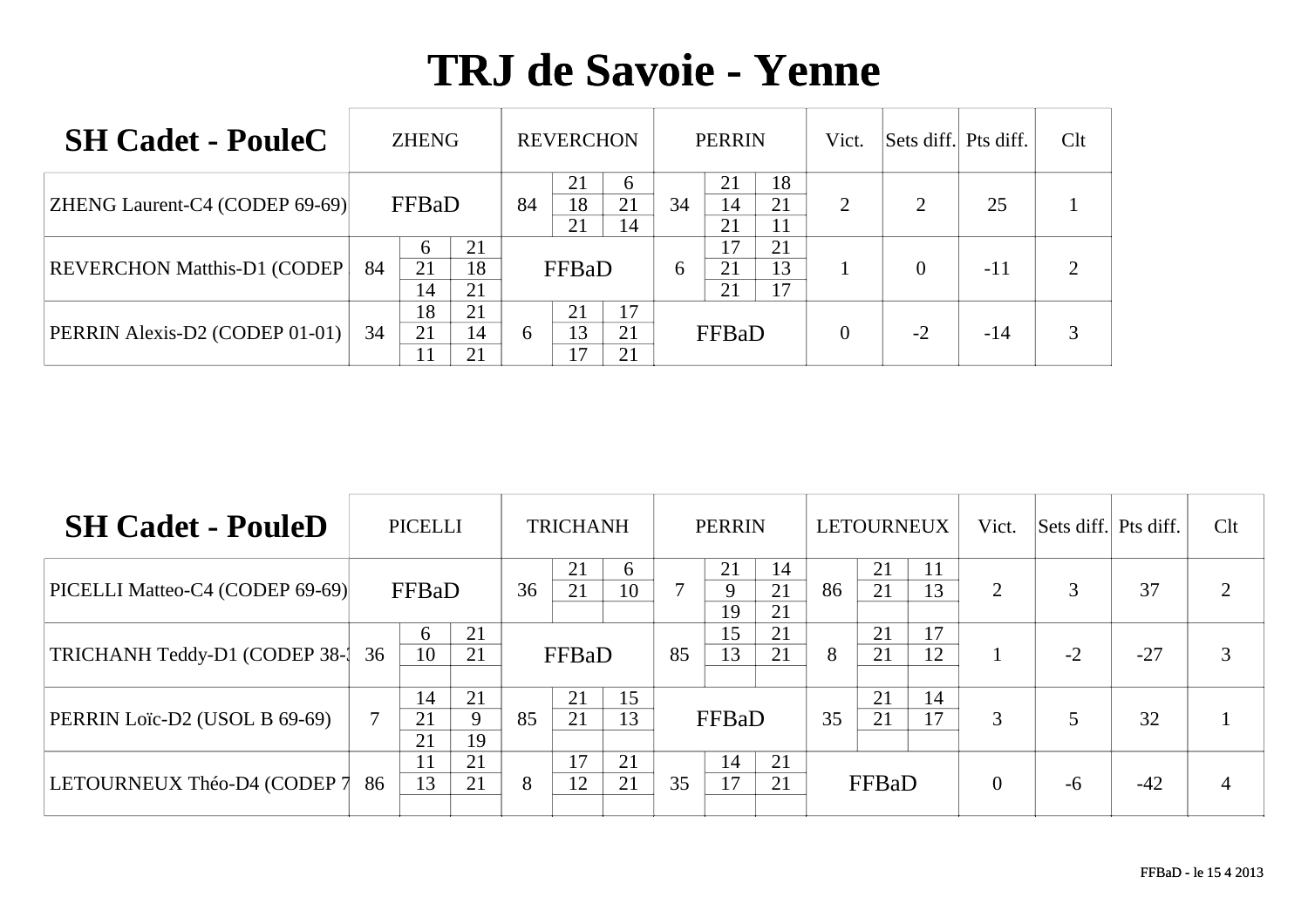| <b>SH Cadet - PouleE</b>               | <b>SEINTURIER</b>         |    | <b>DESTRIEZ</b>                  | <b>CHENAVIER</b>           | <b>VIBERT</b>                          | Vict.          | Sets diff. Pts diff. |       | Clt                         |
|----------------------------------------|---------------------------|----|----------------------------------|----------------------------|----------------------------------------|----------------|----------------------|-------|-----------------------------|
| <b>SEINTURIER Nicolas-C4 (CODEP 3)</b> | FFBaD                     | 37 | 21<br>21<br>8                    | 21<br>14<br>21<br>16<br>9  | 21<br>16<br>21<br>87                   | $\overline{2}$ |                      | 20    | $\mathcal{D}_{\mathcal{L}}$ |
| <b>DESTRIEZ Amaury-D2 (USOL B 69)</b>  | 21<br>8<br>21<br>37       |    | FFBaD                            | 23<br>21<br>22<br>20<br>88 | 14<br>21<br>21<br>18<br>10<br>21<br>12 | $\theta$       | $-5$                 | $-44$ |                             |
| CHENAVIER Olivier-D3 (BCVT38-1)        | 21<br>14<br>21<br>9<br>16 | 88 | 23<br>21<br>22<br>20             | FFBaD                      | 21<br>19<br>21<br>38<br>8              |                | $-2$                 | $-23$ | 3                           |
| VIBERT Thomas-D3 (CODEP 73-73)         | 21<br>16<br>⇁<br>21<br>87 | 10 | 21<br>14<br>18<br>21<br>21<br>12 | 21<br>19<br>38<br>21<br>8  | FFBaD                                  | 3              |                      | 47    |                             |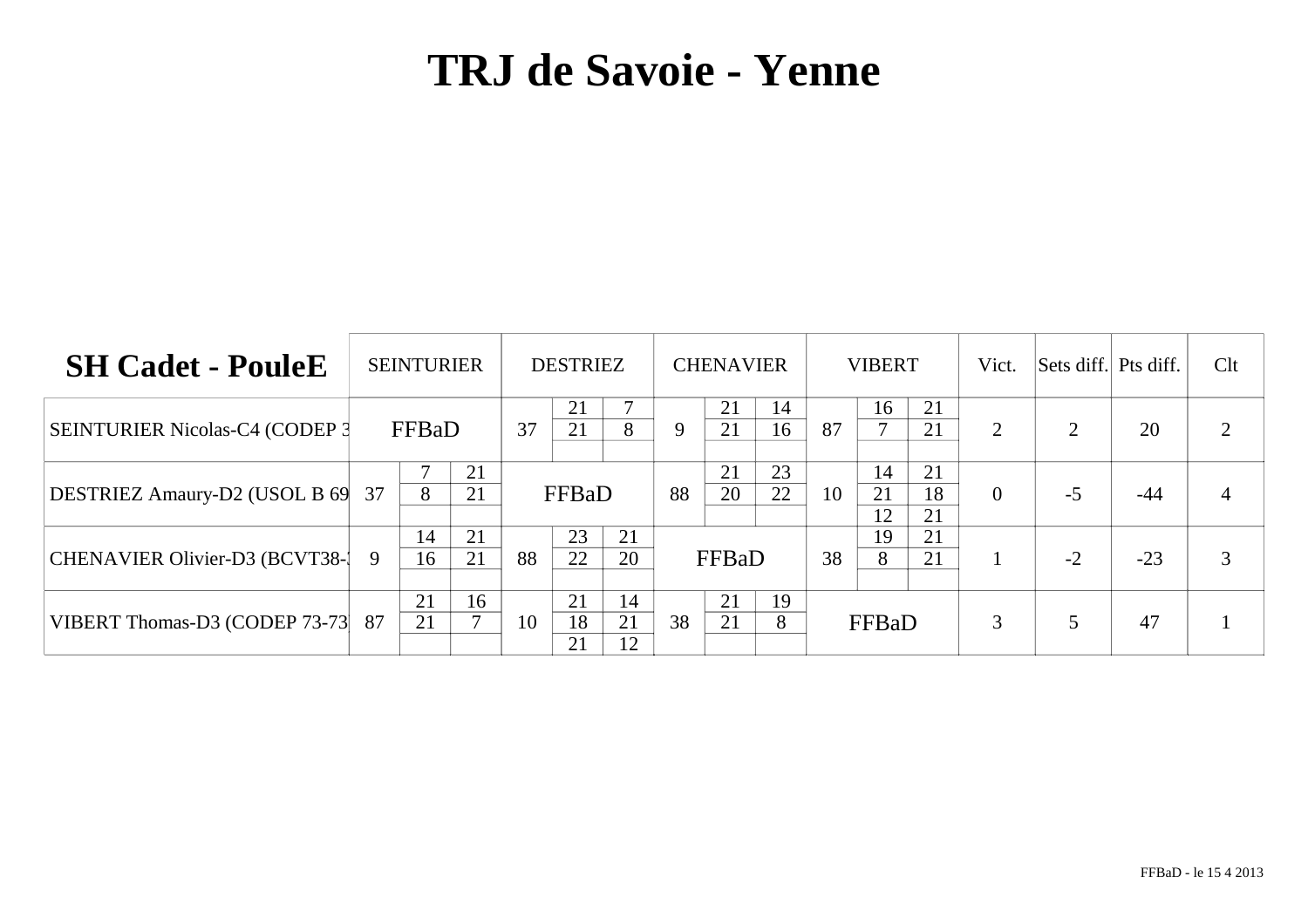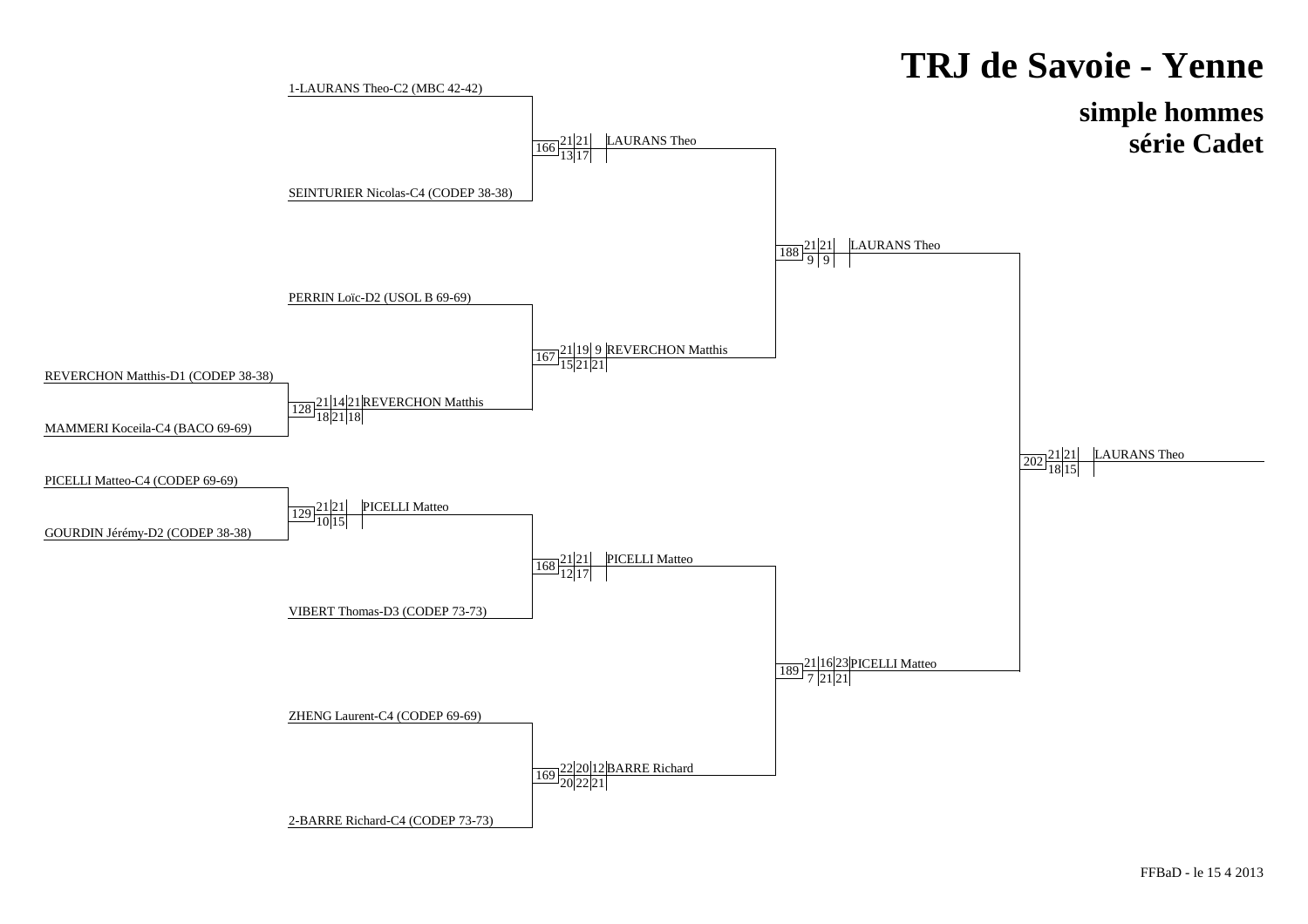| <b>SD Cadet - PouleA</b>           | <b>GIRAUD</b>                    |     | <b>ALLEGRE</b>               |     | <b>WIERING</b>      | Vict.          | Sets diff. Pts diff. |       | Clt |
|------------------------------------|----------------------------------|-----|------------------------------|-----|---------------------|----------------|----------------------|-------|-----|
| 1-GIRAUD Inès-C2 (VB 07-07)        | FFBaD                            | 152 | 21<br>-1-1<br>17<br>21<br>21 | 114 | 22<br>20<br>21<br>6 |                |                      |       | 2   |
| ALLEGRE Flore-C4 (CODEP 69-69) 152 | 21<br>11<br>17<br>21<br>21<br>11 |     | FFBaD                        | 68  | 21<br>11<br>⇁<br>21 | $\overline{2}$ |                      | 40    |     |
| WIERING Margaux-D4 (CODEP 38-114   | 20<br>22<br>21<br>6              | 68  | 21<br>21                     |     | FFBaD               | $\overline{0}$ | -4                   | $-41$ | 3   |

| <b>SD Cadet - PouleB</b>           |    | LO.      |          |     | <b>THERRAT</b> |          |     | <b>RODIER</b> |          |     | <b>DE TULLIO</b> |         | Vict.          | Sets diff. Pts diff. |       | Clt            |
|------------------------------------|----|----------|----------|-----|----------------|----------|-----|---------------|----------|-----|------------------|---------|----------------|----------------------|-------|----------------|
| $ 2$ -LO Nadine-C3 (CODEP 69-69)   |    | FFBaD    |          | 153 | 21<br>21       | 16<br>8  | 69  | 21<br>21      | 12<br>13 | 115 | 21<br>21         | 4<br>8  | 3              | 6                    | 65    |                |
| THERRAT Heloise-D2 (MBC 42-42) 153 |    | 16<br>8  | 21<br>21 |     | FFBaD          |          | 116 | 21<br>21      | 16<br>13 | 70  | 21<br>21         | 5<br>4  | 2              | $\overline{2}$       | 28    | $\overline{2}$ |
| <b>RODIER Fanny-D3 (VB 07-07)</b>  | 69 | 12<br>13 | 21<br>21 | 116 | 16<br>13       | 21<br>21 |     | FFBaD         |          | 154 | 21<br>21         | 8<br>14 |                | $-2$                 | $-10$ | 3              |
| DE TULLIO Lola-D4 (CODEP 38-38 115 |    | 4<br>8   | 21<br>21 | 70  | 4              | 21<br>21 | 154 | 8<br>14       | 21<br>21 |     | FFBaD            |         | $\overline{0}$ | $-6$                 | $-83$ |                |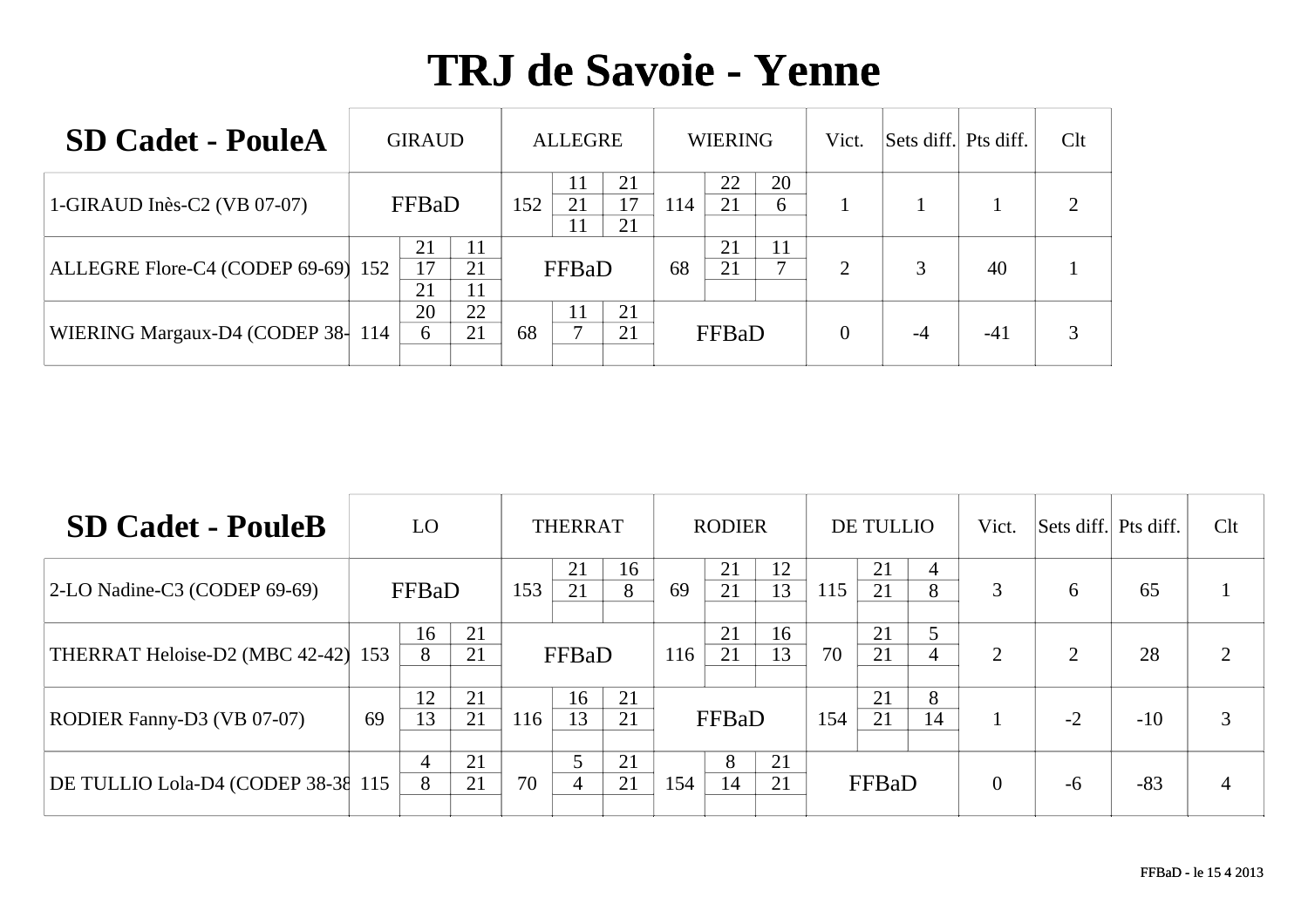| <b>SD Cadet - PouleC</b>          |     | <b>ANCEL-NAY</b> |          |     | <b>GOURDOL</b> |                |     | <b>PAJETTA</b> |                |     | <b>MARTIN</b>  |                | Vict.    | Sets diff. Pts diff. |       | Clt |
|-----------------------------------|-----|------------------|----------|-----|----------------|----------------|-----|----------------|----------------|-----|----------------|----------------|----------|----------------------|-------|-----|
| ANCEL- NAY Laurane-C4 (CODEP)     |     | FFBaD            |          | 155 | 23<br>21       | 21             | 71  | 21<br>21       | 14<br>11       | 117 | 21<br>21       | 11<br>8        | 3        | 6                    | 56    |     |
| GOURDOL Clémence-D2 (BCBP 26      | 155 | 21               | 23<br>21 |     | FFBaD          |                | 118 | 21<br>21       | 17<br>11       | 72  | 20<br>21<br>22 | 22<br>12<br>20 | 2        |                      |       |     |
| PAJETTA Justine-D2 (USOL B 69-6   | 71  | 14<br>11         | 21<br>21 | 118 | 17             | 21<br>21       |     | FFBaD          |                | 156 | 21<br>23<br>13 | 13<br>25<br>21 | $\theta$ | $-5$                 | $-33$ | 4   |
| MARTIN Agathe-D3 (CODEP 01-01 117 |     | 11<br>8          | 21<br>21 | 72  | 22<br>12<br>20 | 20<br>21<br>22 | 156 | 13<br>25<br>21 | 21<br>23<br>13 |     | FFBaD          |                |          | $-2$                 | $-30$ |     |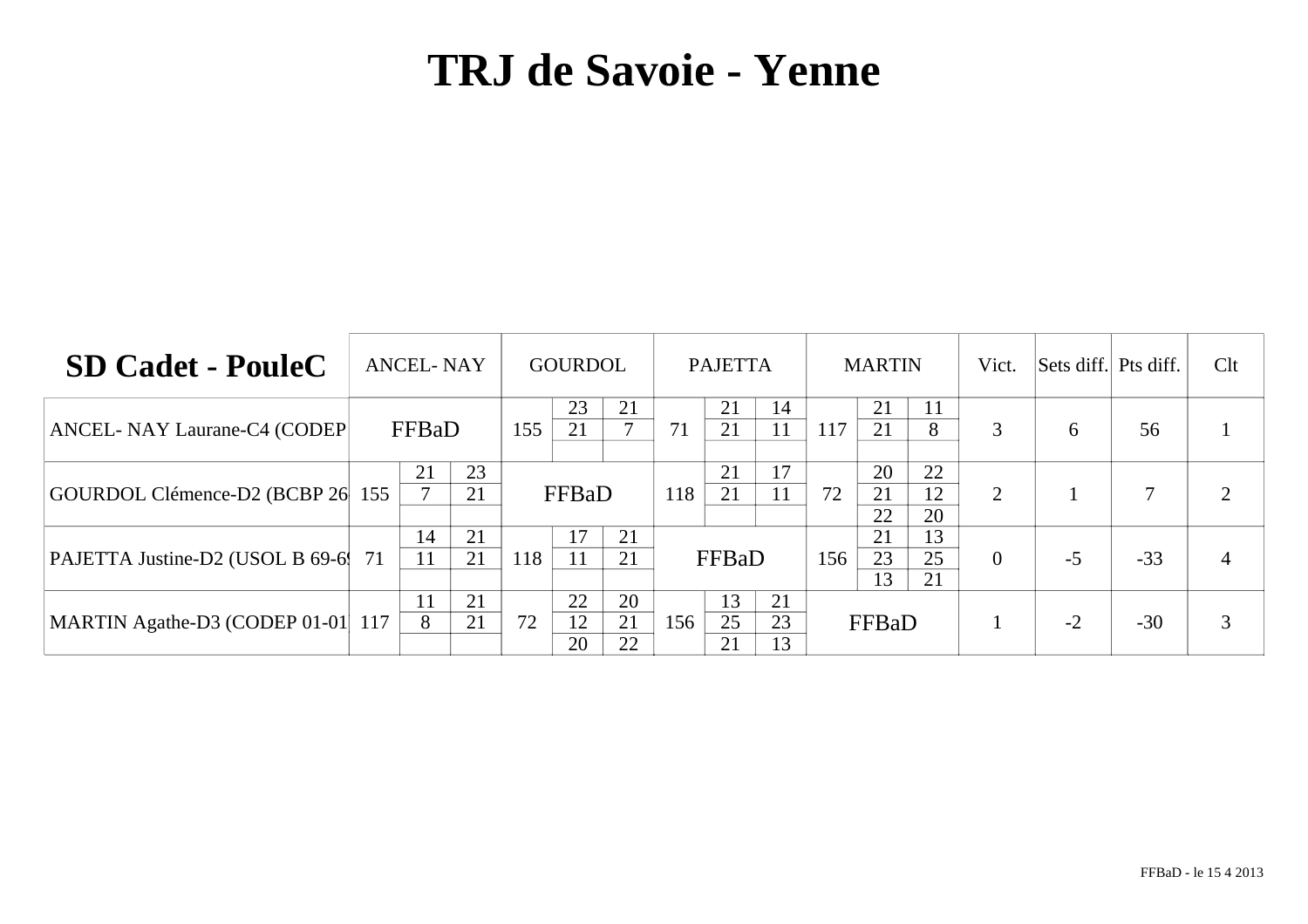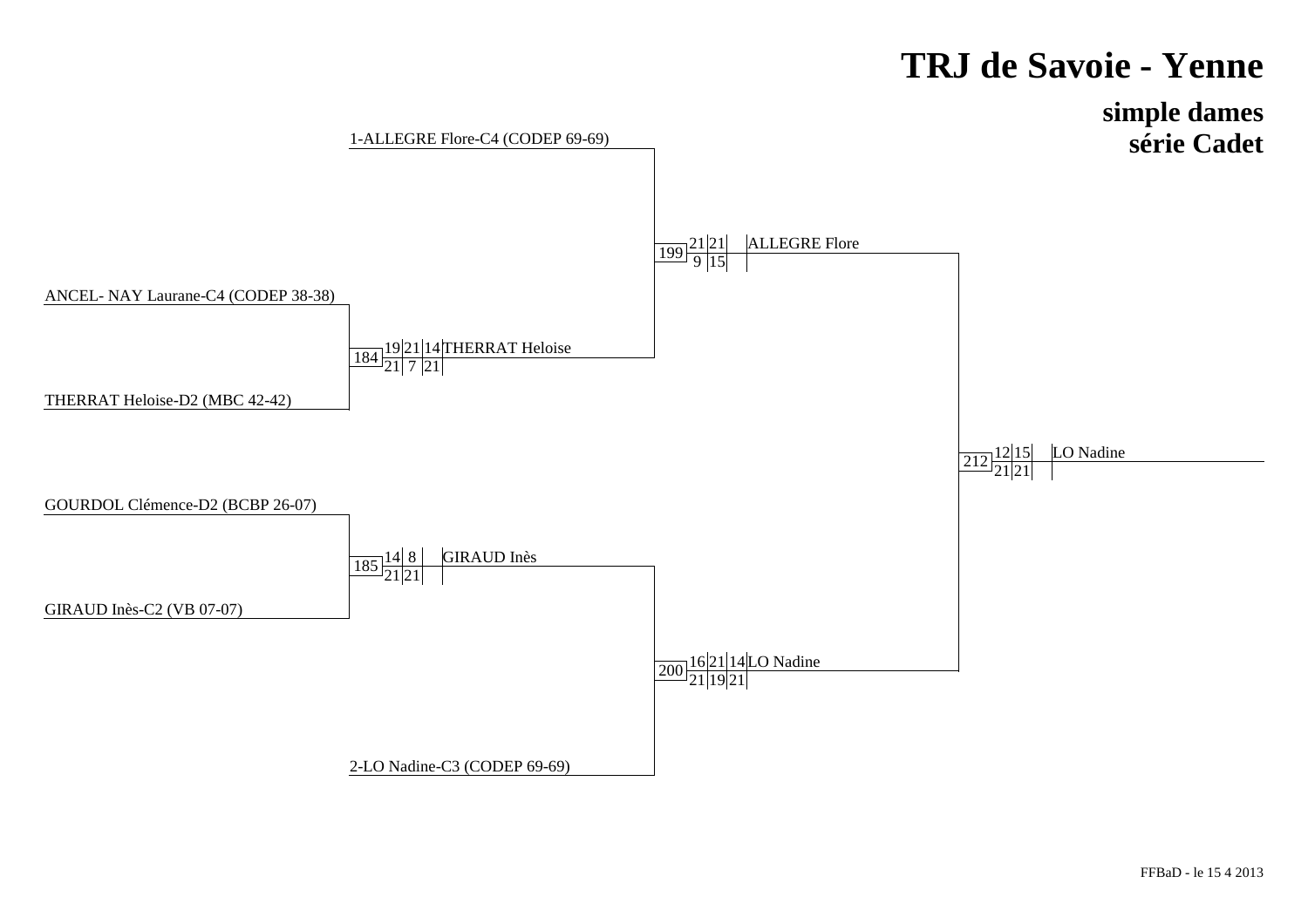| <b>DH Minime - PouleA</b>              |    | <b>LOVANG</b>  |          |    | STOLL-DEVISE         |          |    | <b>SATIAT</b>   |          | Vict.          | Sets diff. Pts diff. |       | Clt |
|----------------------------------------|----|----------------|----------|----|----------------------|----------|----|-----------------|----------|----------------|----------------------|-------|-----|
|                                        |    | <b>GALIGNE</b> |          |    | <b>GAGELIN</b>       |          |    | <b>PATACINI</b> |          |                |                      |       |     |
| 1-LOVANG Kenji-D1 (CODEP 69-6          |    |                |          | 47 | 18<br>10             | 21<br>21 | 26 | 21              | 14<br>20 |                | $\theta$             | $-5$  | ∍   |
| GALIGNE Dorian-C4 (CODEP 69-6          |    | FFBaD          |          |    |                      |          |    | 22              |          |                |                      |       |     |
| STOLL-DEVISE Guilhem-D2 (COD)          | 47 | 21<br>21       | 18<br>10 |    |                      |          |    | 21              | 10<br>17 | $\overline{2}$ |                      | 29    |     |
| GAGELIN Amaury-D3 (CODEP 38-1          |    |                |          |    | FFBaD                |          |    | 21              |          |                | 4                    |       |     |
| SATIAT Tristan-D3 (CODEP 73-73)        |    | 14             | 21<br>22 |    | 10<br>$\overline{7}$ | 21       |    |                 |          |                |                      |       |     |
| <b>PATACINI Nathan-D3 (CODEP 73-7)</b> | 26 | 20             |          |    |                      | 21       |    | FFBaD           |          | $\theta$       | $-4$                 | $-24$ | 3   |

| <b>DH Minime - PouleB</b>              |    | <b>REVELEN</b> |          |    | LOW                |    |                | <b>MAGNAN</b>    |          | Vict.    | Sets diff. Pts diff. |       | Clt            |
|----------------------------------------|----|----------------|----------|----|--------------------|----|----------------|------------------|----------|----------|----------------------|-------|----------------|
|                                        |    | <b>GEYSEN</b>  |          |    | <b>GUILBERT LY</b> |    |                | <b>CHENAVIER</b> |          |          |                      |       |                |
| 2-REVELEN Léo-D3 (CODEP 38-38)         |    |                |          |    | 21                 | 15 |                | 21               | 10       |          |                      |       |                |
| <b>GEYSEN Thomas-D2 (CODEP 38-3)</b>   |    | FFBaD          |          | 27 | 21                 | 6  | 48             | 17<br>21         | 21<br>16 | 2        |                      | 33    |                |
| LOW Benjamin-D1 (CODEP 01-01)          |    | 15             | 21       |    |                    |    |                | 22               | 24       |          |                      |       |                |
| <b>GUILBERT LY Jacques Yves-D3 (C)</b> | 27 | 6              | 21       |    | FFBaD              |    | $\overline{2}$ | 19               | 21       | $\Omega$ | $-4$                 | $-25$ |                |
| MAGNAN Nathan-D3 (CODEP 38-3           |    | 10             | 21       |    | 24                 | 22 |                |                  |          |          |                      |       |                |
| CHENAVIER Rémi-D3 (CODEP 38-           | 48 | 21<br>16       | 17<br>21 |    | 21                 | 19 |                | FFBaD            |          |          |                      | $-8$  | $\overline{2}$ |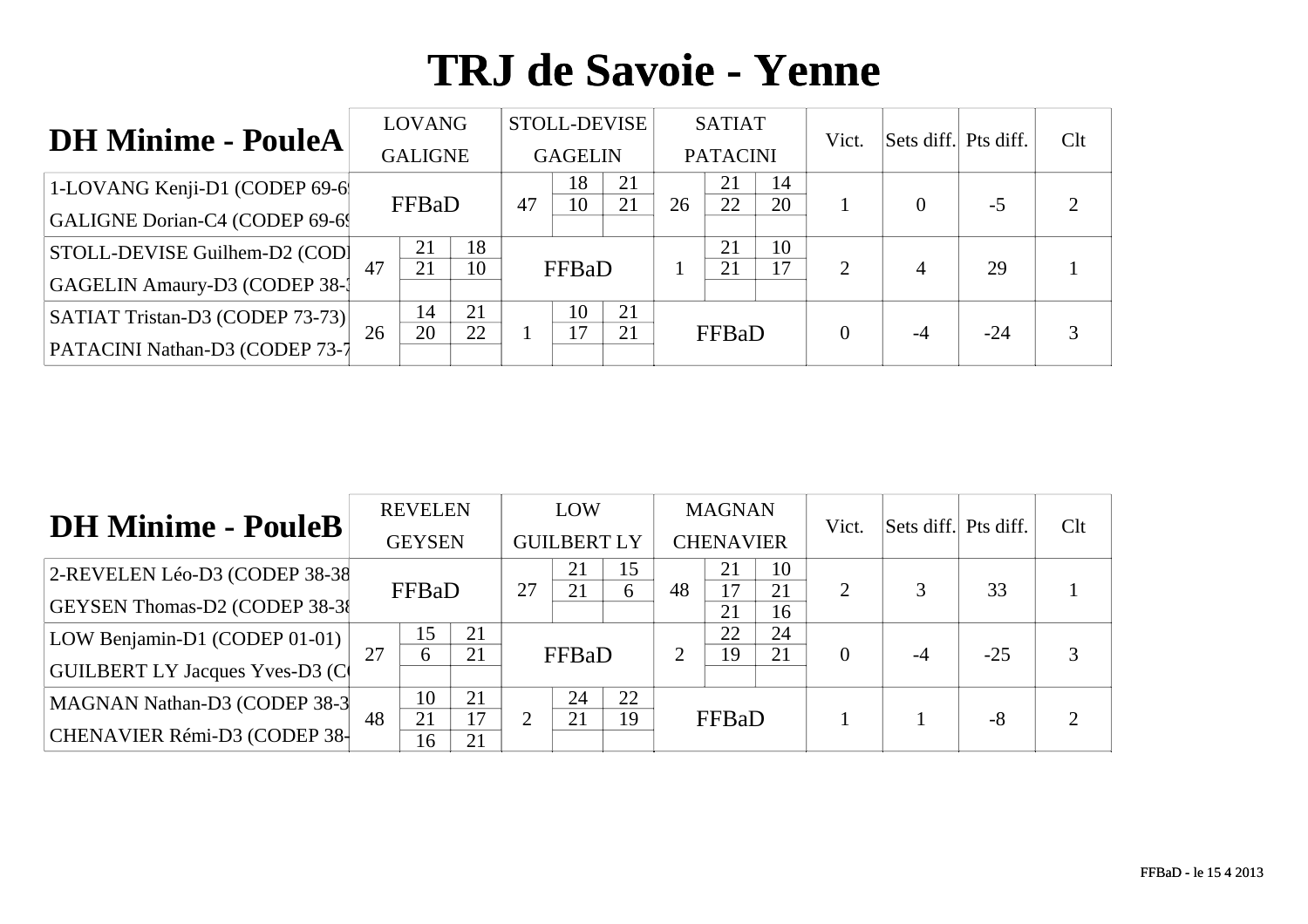| <b>DH Minime - PouleC</b>            |    | <b>ROUSTAN</b> |    |    | <b>LAFONT</b> |    |    | <b>HELARY</b>   |          | Vict.    | Sets diff. Pts diff. |       | Clt |
|--------------------------------------|----|----------------|----|----|---------------|----|----|-----------------|----------|----------|----------------------|-------|-----|
|                                      |    | <b>OUGIER</b>  |    |    | <b>SINGER</b> |    |    | <b>CAFFIERS</b> |          |          |                      |       |     |
| ROUSTAN Marvin-D2 (CODEP 38-1        |    |                |    |    | 12            | 21 |    | 23              | 21       |          |                      |       |     |
| OUGIER Nicolas-D1 (CODEP 38-38       |    | FFBaD          |    | 49 | 18            | 21 | 28 | 21<br>21        | 23<br>12 |          | -1                   | $-3$  |     |
| LAFONT Quentin-D2 (CODEP 73-71       |    | 21             | 12 |    |               |    |    | 21              | 9        |          |                      |       |     |
| SINGER Valentin-D3 (CODEP 73-73      | 49 | 21             | 18 |    | FFBaD         |    | 3  | 21              | 11       | 2        | 4                    | 34    |     |
| <b>HELARY Maxence-D4 (BCV 26-07)</b> |    | 21             | 23 |    |               | 21 |    |                 |          |          |                      |       |     |
|                                      | 28 | 23             | 21 |    | 11            | 21 |    | FFBaD           |          | $\theta$ | $-3$                 | $-31$ |     |
| CAFFIERS Adrien-D4 (BCBP 26-07)      |    | 12             | 21 |    |               |    |    |                 |          |          |                      |       |     |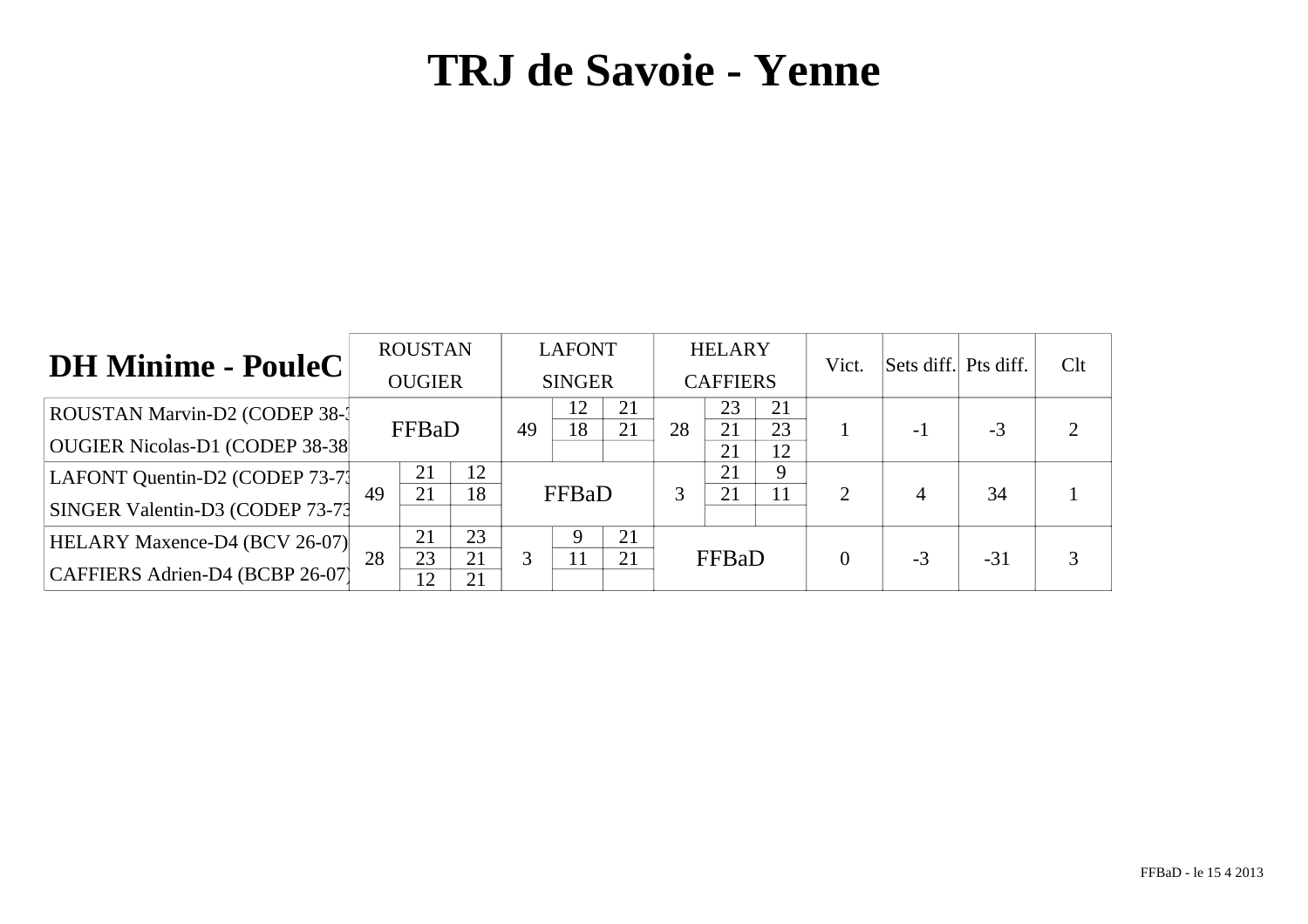**double hommessérie Minime**

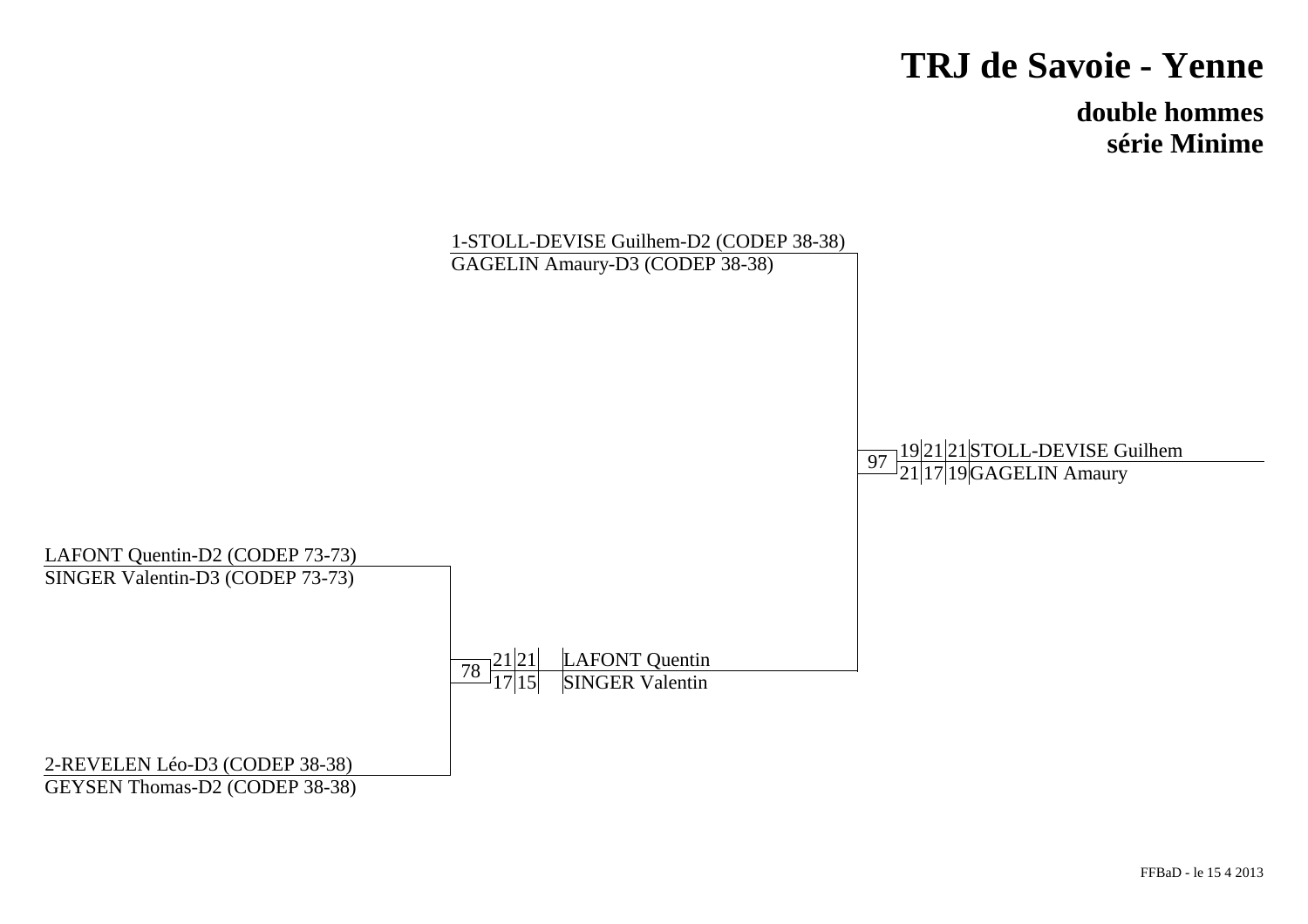| <b>DD Minime - PouleA</b>      |    | <b>NIRSIMLOO</b> |    |    | <b>VERNON</b> |          |    | <b>RICUPERO</b> |         | Vict.    | Sets diff. Pts diff. |       | Clt |
|--------------------------------|----|------------------|----|----|---------------|----------|----|-----------------|---------|----------|----------------------|-------|-----|
|                                |    | <b>FERNANDEZ</b> |    |    | <b>DEBARD</b> |          |    | <b>ODRU</b>     |         |          |                      |       |     |
| 1-NIRSIMLOO Elena-D1 (PMBB 74) |    | FFBaD            |    |    | 21            | 15<br>19 | 50 | 21              | 17      |          |                      | 17    |     |
| FERNANDEZ Pauline-D1 (PMBB 74  |    |                  |    | 79 | 21            |          |    | 21              | 16      | 2        | 4                    |       |     |
| VERNON Mary-D3 (BCV 26-07)     |    | 15               | 21 |    |               |          |    | 16              | 21      |          |                      |       | ∍   |
| DEBARD Florine-D2 (VB 07-07)   | 79 | 19               | 21 |    | FFBaD         |          | 29 | 21<br>21        | 19<br>7 |          | - 1                  |       |     |
| RICUPERO Adeline-D4 (CODEP 38  |    | 17               | 21 |    | 21            | 16       |    |                 |         |          |                      |       |     |
| ODRU Ophelie-D4 (CODEP 38-38)  | 50 | 16               | 21 | 29 | 19            | 21<br>21 |    | FFBaD           |         | $\theta$ | $-3$                 | $-20$ | 3   |

|                                      |    | <b>DAUSSIN</b> |          |    | <b>CORRIETTE</b> |    |    | <b>BRIAND</b>    |          |                     | <b>HUM</b> |          | Vict.          | Sets diff. Pts diff. |       | Clt |
|--------------------------------------|----|----------------|----------|----|------------------|----|----|------------------|----------|---------------------|------------|----------|----------------|----------------------|-------|-----|
| DD Minime - PouleB BARON-BUFFIER     |    |                |          |    | <b>GAMOT</b>     |    |    | <b>CHAVERNOZ</b> |          | <b>BARRE-PENNEC</b> |            |          |                |                      |       |     |
| 2-DAUSSIN Gwendoline-D3 (CODE        |    |                |          |    | 21               | 15 |    | 21               | 8        |                     | 21         | 9        |                |                      |       |     |
| <b>BARON-BUFFIER Céline-D1 (TBC)</b> |    | FFBaD          |          | 51 | 21               | 17 | 30 | 21               | 16       | 80                  | 21         | 16       | 3              | <sub>6</sub>         | 45    |     |
| CORRIETTE Axelle-D2 (ABC 69-69       | 51 | 15<br>17       | 21<br>21 |    | FFBaD            |    | 81 | 13<br>19         | 21<br>21 | 31                  | 19         | 21<br>21 | $\overline{0}$ |                      | $-32$ |     |
| GAMOT Clara-D2 (ASMC 69-69)          |    |                |          |    |                  |    |    |                  |          |                     |            |          |                | -6                   |       | 4   |
| BRIAND Sarah-D1 (CODEP 73-73)        |    | 8              | 21       |    | 21               | 13 |    |                  |          |                     |            | 21       |                |                      |       |     |
| CHAVERNOZ Chloé-D4 (CODEP 0          | 30 | 16             | 21       | 81 | 21               | 19 |    | FFBaD            |          | 52                  | 24<br>19   | 22<br>21 |                | $-1$                 | $-12$ | 3   |
| HUM Clarisse-D4 (ABC 74-74)          |    | 9              | 21       |    | 21               | 11 |    | 21               | 17       |                     |            |          |                |                      |       |     |
| <b>BARRE-PENNEC Anne-eléonore-D4</b> | 80 | 16             | 21       | 31 | 21               | 19 | 52 | 22<br>21         | 24<br>19 |                     | FFBaD      |          | $\overline{2}$ |                      | - 1   | ∍   |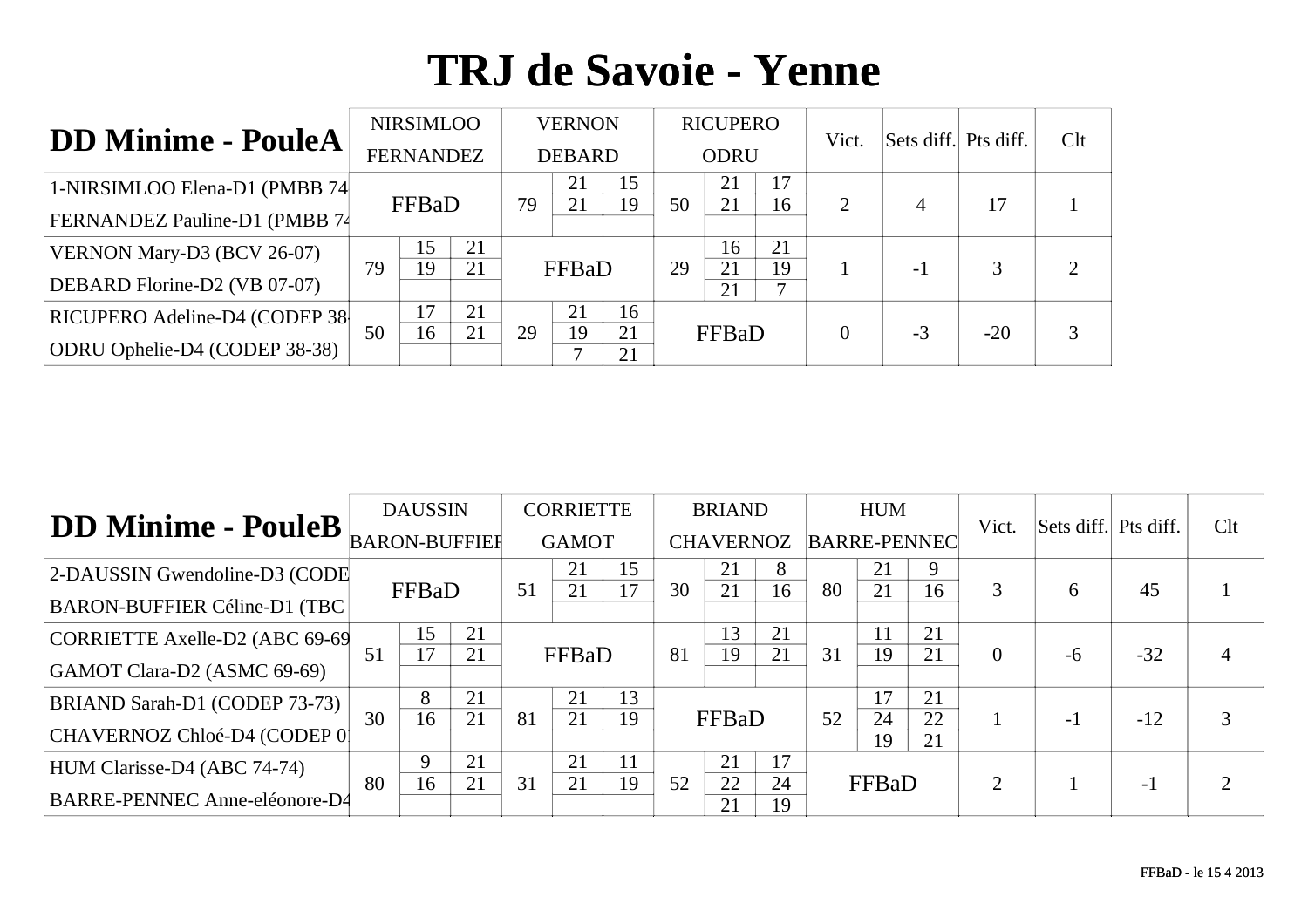**double damessérie Minime**

| 1-NIRSIMLOO Elena-D1 (PMBB 74-74)     |                        |                             |  |
|---------------------------------------|------------------------|-----------------------------|--|
| FERNANDEZ Pauline-D1 (PMBB 74-74)     |                        |                             |  |
|                                       |                        | <b>DAUSSIN</b> Gwendoline   |  |
|                                       | $\frac{14 22 }{21 24}$ | <b>BARON-BUFFIER Céline</b> |  |
|                                       |                        |                             |  |
|                                       |                        |                             |  |
| 2-DAUSSIN Gwendoline-D3 (CODEP 38-38) |                        |                             |  |
| BARON-BUFFIER Céline-D1 (TBC 74-74)   |                        |                             |  |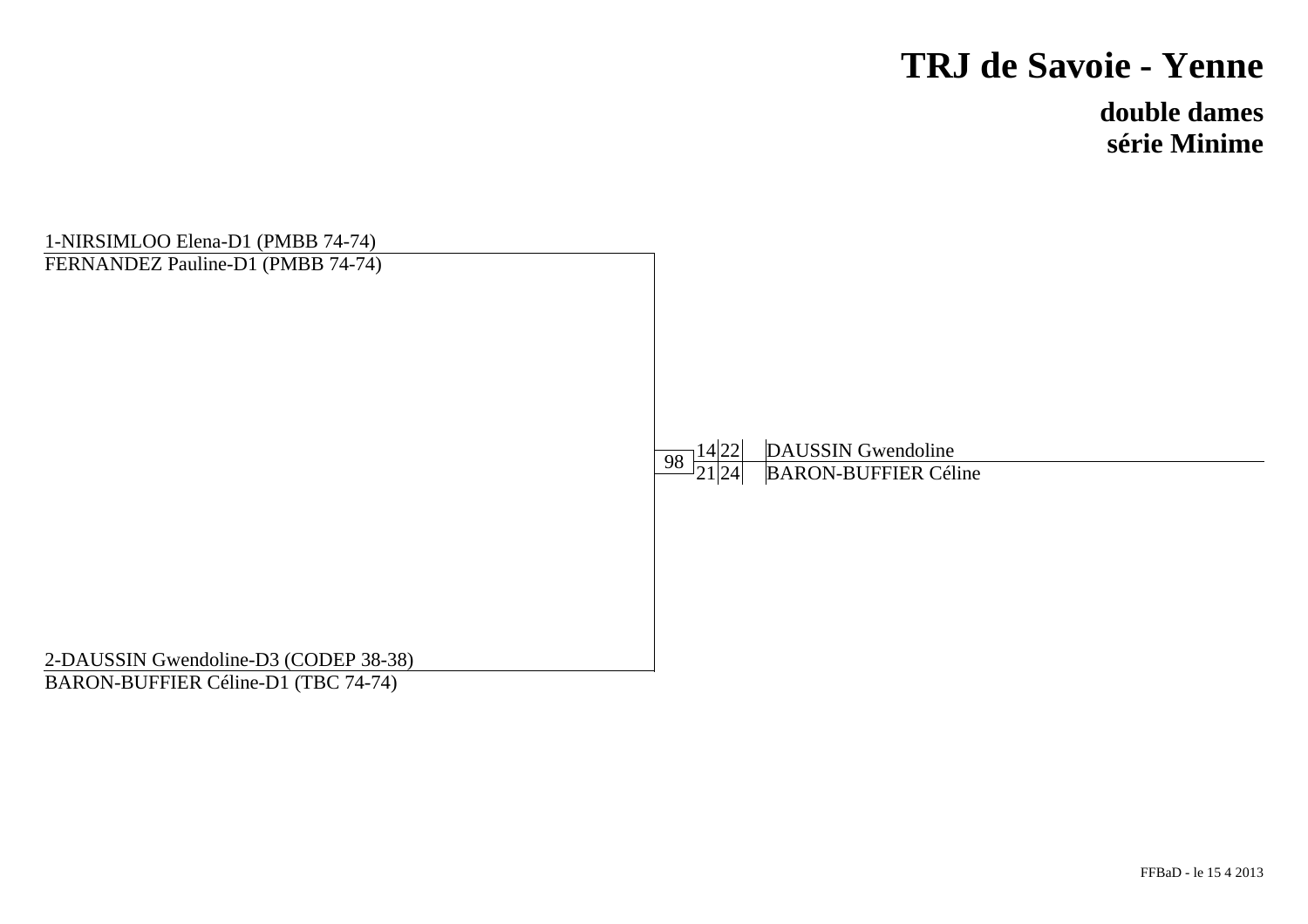| <b>Mx Minime - PouleA</b>      |     | STOLL-DEVISE     |                |     | <b>PACE</b>      |          |     | <b>CHENAVIER</b> |              | Vict.    | Sets diff. Pts diff. |       | Clt |
|--------------------------------|-----|------------------|----------------|-----|------------------|----------|-----|------------------|--------------|----------|----------------------|-------|-----|
|                                |     | <b>NIRSIMLOO</b> |                |     | <b>CORRIETTE</b> |          |     | <b>ODRU</b>      |              |          |                      |       |     |
| 1-STOLL-DEVISE Guilhem-D3 (CO  |     | FFBaD<br>140     |                |     | 21<br>21         | 15<br>10 | 162 | 21<br>$\theta$   | 9<br>$0$ /ab | 2        |                      | 50    |     |
| NIRSIMLOO Elena-D3 (PMBB 74-7  |     |                  |                |     |                  |          |     |                  |              |          | 4                    |       |     |
| PACE Nicolas-D4 (CODEP 38-38)  |     | 15               | 21             |     |                  |          |     | 19               | 21           |          |                      |       |     |
| CORRIETTE Axelle-D2 (ABC 69-69 | 140 | 10               | 21             |     | FFBaD            |          | 124 | 17               | 21           | $\Omega$ | $-4$                 | $-23$ | 3   |
| CHENAVIER Rémi-D4 (CODEP 38-   |     |                  | 21             |     | 21               | 19       |     |                  |              |          |                      |       |     |
| ODRU Ophelie-D4 (CODEP 38-38)  | 162 | $0$ /ab          | $\overline{0}$ | 124 | 21               | 17       |     | FFBaD            |              |          | $\theta$             | $-27$ | ∍   |

|                                      |     | <b>GEYSEN</b>    |    |     | <b>GAGELIN</b> |          |     | LOW              |          | Vict.    | Sets diff. Pts diff. |          | Clt |
|--------------------------------------|-----|------------------|----|-----|----------------|----------|-----|------------------|----------|----------|----------------------|----------|-----|
| <b>Mx Minime - PouleB</b>            |     | <b>FERNANDEZ</b> |    |     | <b>DAUSSIN</b> |          |     | <b>CHAVERNOZ</b> |          |          |                      |          |     |
| 2-GEYSEN Thomas-D4 (CODEP 38-        |     | FFBaD            |    |     |                | 21<br>21 | 141 | 21               | 13<br>18 |          |                      | $\Omega$ |     |
| <b>FERNANDEZ Pauline-D2 (PMBB 74</b> |     |                  |    | 163 | 14             |          |     | 21               |          |          |                      |          |     |
| GAGELIN Amaury-D4 (CODEP 38-1        |     | 21               | 17 |     |                |          |     | 21               | 6        |          |                      |          |     |
| DAUSSIN Gwendoline-D3 (CODEP         | 163 | 21               | 14 |     | FFBaD          |          | 125 | 21               | 12       | 2        | 4                    | 35       |     |
| LOW Benjamin-D4 (CODEP 01-01)        |     | 13               | 21 |     | <sub>6</sub>   | 21       |     |                  |          |          |                      |          |     |
| CHAVERNOZ Chloé-D4 (CODEP 0          | 141 | 18               | 21 | 125 | 12             | 21       |     | FFBaD            |          | $\Omega$ | $-4$                 | $-35$    |     |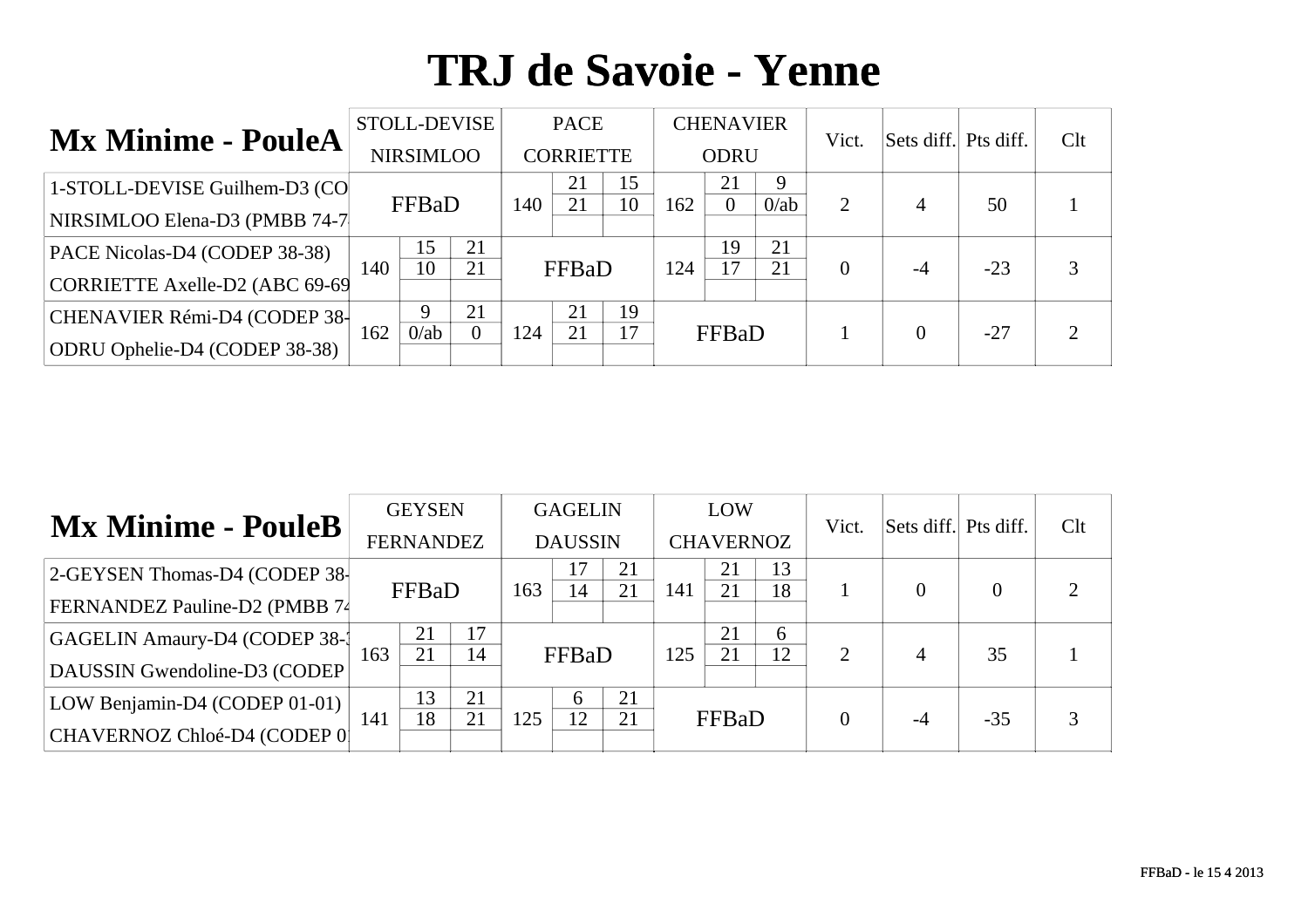| <b>Mx Minime - PouleC</b>       |     | <b>LAFONT</b> |    |     | <b>OUGIER</b> |    |     | <b>MAGNAN</b>  |    | Vict.    | Sets diff. Pts diff. |       | Clt |
|---------------------------------|-----|---------------|----|-----|---------------|----|-----|----------------|----|----------|----------------------|-------|-----|
|                                 |     | <b>BRIAND</b> |    |     | <b>DEBARD</b> |    |     | <b>CHAUVET</b> |    |          |                      |       |     |
| LAFONT Quentin-D3 (CODEP 73-71) |     | FFBaD<br>164  |    |     | 21            | 14 |     | 21             | 12 |          |                      | 23    |     |
| BRIAND Sarah-D3 (CODEP 73-73)   |     |               |    |     | 21            | 18 | 142 | 21             | 17 | 2        | $\overline{4}$       |       |     |
| OUGIER Nicolas-D4 (CODEP 38-38  |     | 14            | 21 |     |               |    |     | 21             | 14 |          |                      |       | ⌒   |
| DEBARD Florine-D3 (VB 07-07)    | 164 | 18            | 21 |     | FFBaD         |    | 126 | 21             | 18 |          | $\theta$             |       |     |
| MAGNAN Nathan-D4 (CODEP 38-3    |     | 12            | 21 |     | 14            | 21 |     |                |    |          |                      |       |     |
| CHAUVET Marion-D4 (CODEP 38-1   | 142 | 17            | 21 | 126 | 18            | 21 |     | FFBaD          |    | $\theta$ | -4                   | $-23$ |     |

| <b>Mx Minime - PouleD</b>            |     | <b>HELARY</b> |    |     | <b>ROUSTAN</b>  |    |                      | <b>REVELEN</b> |          | Vict.    | Sets diff. Pts diff. |       | Clt |
|--------------------------------------|-----|---------------|----|-----|-----------------|----|----------------------|----------------|----------|----------|----------------------|-------|-----|
|                                      |     | <b>VERNON</b> |    |     | <b>RICUPERO</b> |    | <b>BARON-BUFFIER</b> |                |          |          |                      |       |     |
| <b>HELARY Maxence-D4 (BCV 26-07)</b> |     | FFBaD<br>165  |    |     | 19              | 21 | 143                  | 15<br>18       | 21<br>21 | $\theta$ | $-4$                 | $-14$ |     |
| VERNON Mary-D4 (BCV 26-07)           |     |               |    |     | 18              | 21 |                      |                |          |          |                      |       |     |
| ROUSTAN Marvin-D4 (CODEP 38-1        |     | 21            | 19 |     |                 |    |                      | 21             | 12       |          |                      |       |     |
| RICUPERO Adeline-D4 (CODEP 38        | 165 | 21            | 18 |     | FFBaD           |    | 127                  | 21             | 11       | 2        | 4                    | 24    |     |
| REVELEN Léo-D4 (CODEP 38-38)         |     | 21            | 15 |     | 12              | 21 |                      |                |          |          |                      |       |     |
| BARON-BUFFIER Céline-D4 (TBC         | 143 | 21            | 18 | 127 |                 | 21 |                      | FFBaD          |          |          | 0                    | $-10$ |     |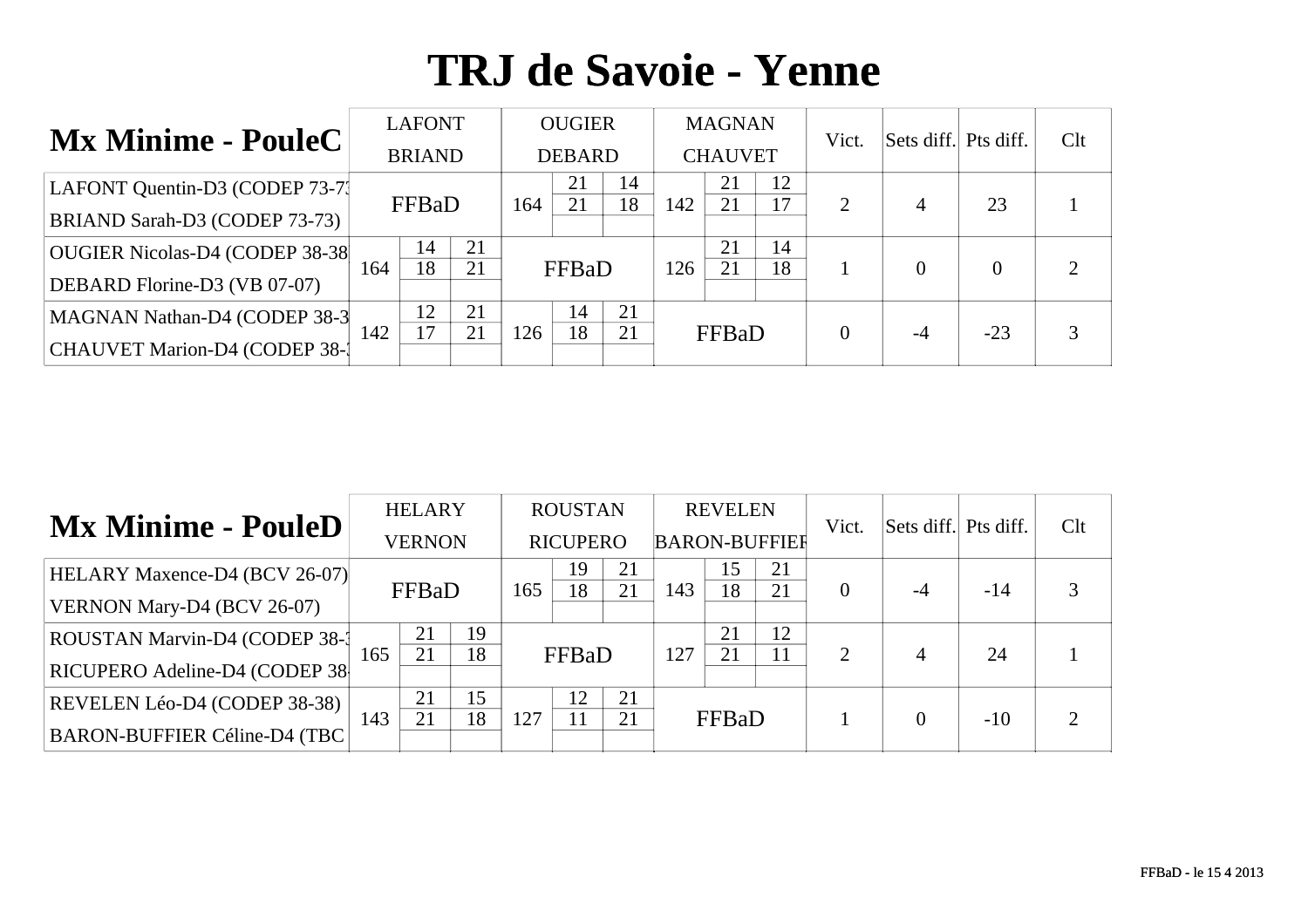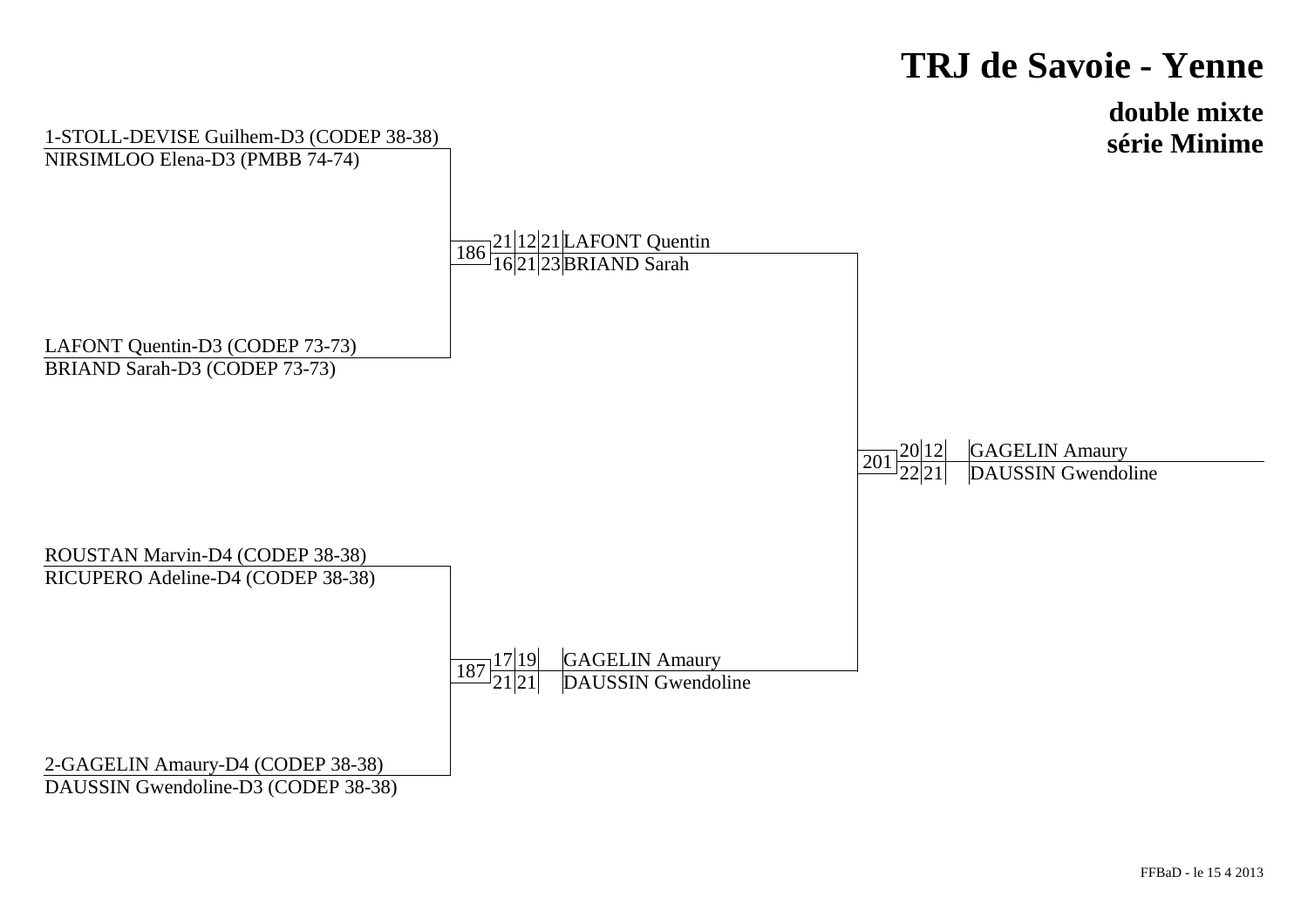| <b>SH Benjamin - PouleA</b>     |    | <b>REGACHE</b> |          |    | <b>VIVET</b>   |                |    | <b>BOLLIET</b> |                | Vict. | Sets diff. Pts diff. |       | Clt |
|---------------------------------|----|----------------|----------|----|----------------|----------------|----|----------------|----------------|-------|----------------------|-------|-----|
| 1-REGACHE Samuel-D1 (FCSP 26-0) |    | FFBaD          |          | 89 | 22<br>21       | 20<br>17       | 39 | 21<br>21       | 12<br>9        | 2     | $\overline{4}$       | 27    |     |
| VIVET Clément-D2 (BACO 69-69)   | 89 | 20<br>17       | 22<br>21 |    | FFBaD          |                | 11 | 21<br>16<br>21 | 18<br>21<br>16 |       | $-1$                 | $-3$  |     |
| BOLLIET Hector-D4 (CODEP 01-01  | 39 | 12<br>9        | 21<br>21 | 11 | 18<br>21<br>16 | 21<br>16<br>21 |    | FFBaD          |                | 0     | $-3$                 | $-24$ |     |

| <b>SH Benjamin - Poulel</b>    |    | <b>VALLET</b> |          |                      | <b>SANCHEZ</b> |  |    | <b>BERTEAUX</b> |          | Vict.    | Sets diff. Pts diff. |       | Clt |
|--------------------------------|----|---------------|----------|----------------------|----------------|--|----|-----------------|----------|----------|----------------------|-------|-----|
| 2-VALLET Corentin-D1 (BCHT-07) |    | FFBaD         |          | 40                   | 21             |  | 90 | 21<br>21        | Q        | 2        | 4                    | 50    |     |
| SANCHEZ Florian-D2 (CODEP 38-3 | 40 |               | 21<br>21 |                      | FFBaD          |  | 12 | 10              | 21<br>21 | $\theta$ | -4                   | $-53$ |     |
| BERTEAUX Tom-D3 (TBC 74-74)    | 90 | 11<br>Q       | 21<br>21 | 21<br>10<br>21<br>12 |                |  |    | FFBaD           |          |          | $\Omega$             | 3     |     |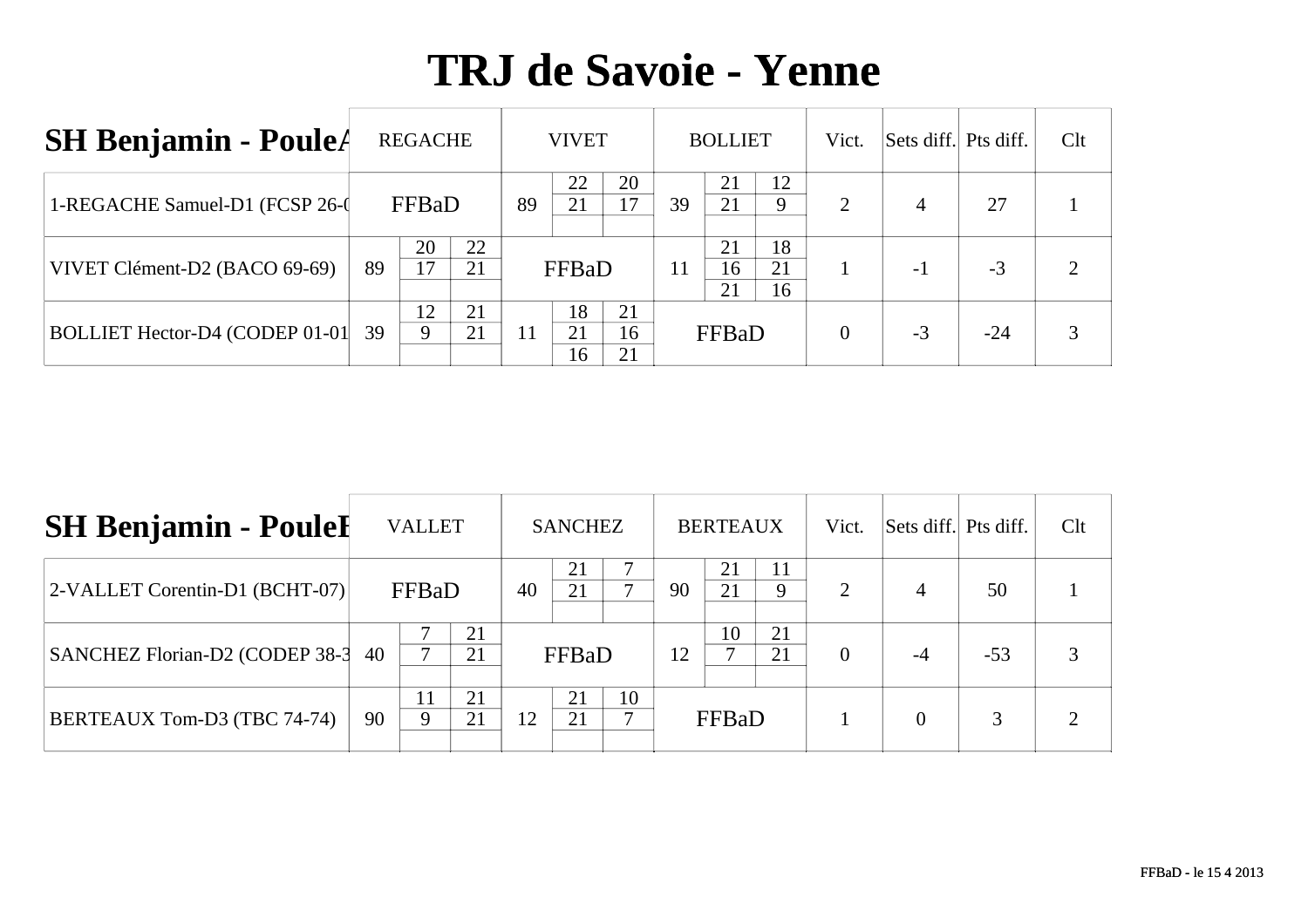| <b>SH Benjamin - Poule(</b>    |    | <b>BIBOLLET</b> |          |    | <b>CARRON</b> |          |    | <b>REMAUD</b> |          | Vict.          | Sets diff. Pts diff. |       | Clt |
|--------------------------------|----|-----------------|----------|----|---------------|----------|----|---------------|----------|----------------|----------------------|-------|-----|
| BIBOLLET Erwan-D1 (PMBB 74-74) |    | FFBaD           |          | 41 | 21<br>21      | 4        | 91 | 21<br>21      | 16<br>15 | 2              | $\overline{4}$       | 40    |     |
| CARRON Mathieu-D3 (CODEP 73-7  | 41 | 4               | 21<br>21 |    | FFBaD         |          | 13 | 17<br>12      | 21<br>21 | $\overline{0}$ | $-4$                 | $-42$ |     |
| REMAUD Baptiste-D3 (BCV 26-07) | 91 | 16<br>15        | 21<br>21 | 13 | 21<br>21      | 17<br>12 |    | FFBaD         |          |                | 0                    |       |     |

| <b>SH Benjamin - PouleI</b>    |    | <b>WIERING</b> |          |    | <b>LEGROS</b>  |                |    | <b>MADDALON</b> |                | Vict.                 | Sets diff. Pts diff. |          | Clt |
|--------------------------------|----|----------------|----------|----|----------------|----------------|----|-----------------|----------------|-----------------------|----------------------|----------|-----|
| WIERING Martin-D2 (CODEP 38-38 |    | FFBaD          |          | 92 | 22             | 12<br>20       | 42 | 21<br>21        | 14             | $\mathcal{D}_{\cdot}$ | 4                    | 31       |     |
| LEGROS Rémi-D1 (CODEP 01-01)   | 92 | 12<br>20       | 21<br>22 |    | FFBaD          |                | 14 | 18<br>21<br>21  | 21<br>15<br>13 |                       | $-1$                 | $\Omega$ |     |
| MADDALON Mathieu-D3 (PMBB 7    | 42 | 8<br>14        | 21<br>21 | 14 | 21<br>15<br>13 | 18<br>21<br>21 |    | FFBaD           |                | $\Omega$              | $-3$                 | $-31$    |     |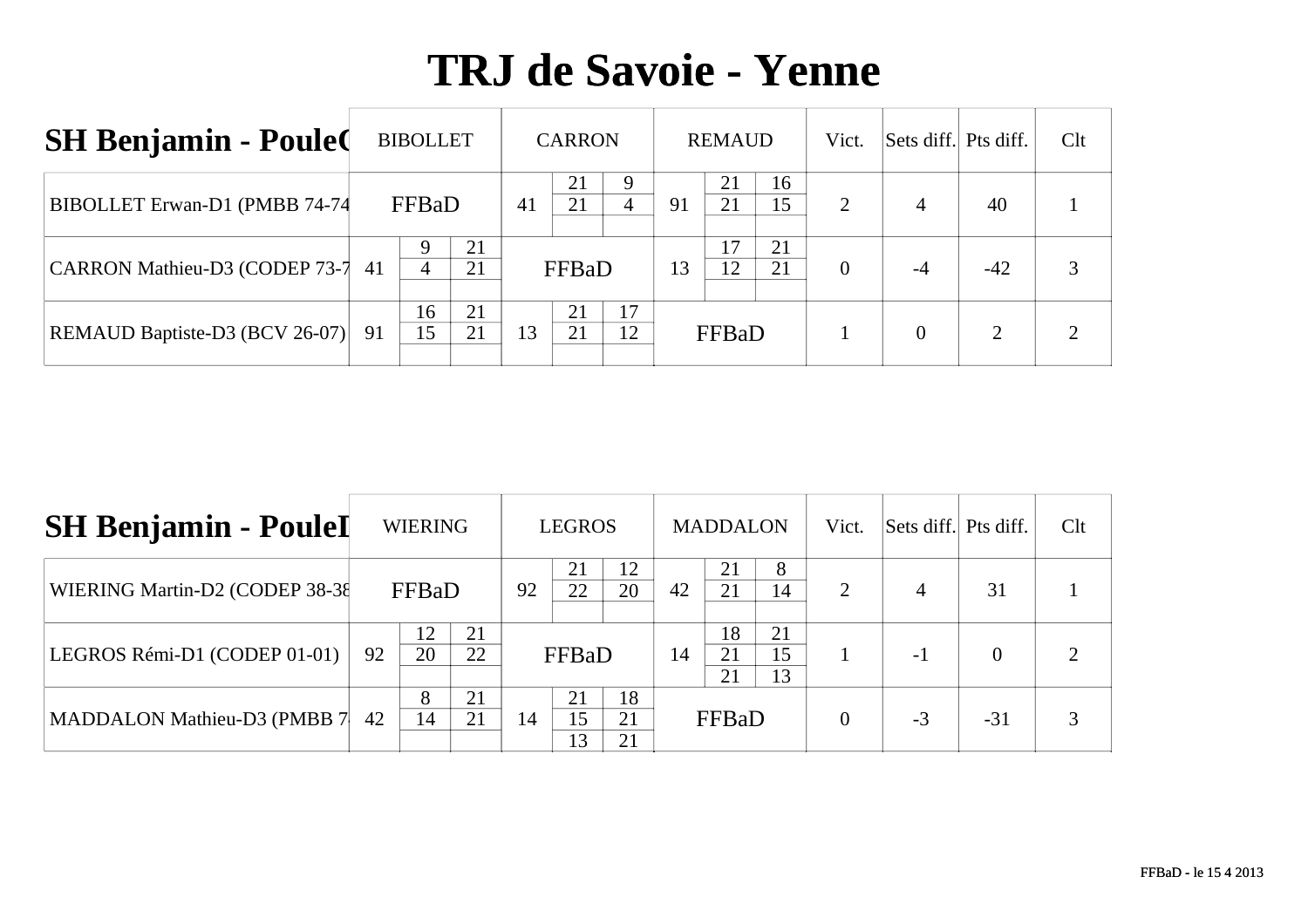| <b>SH Benjamin - Poulel</b>    |    | <b>GAVOIS</b> |                |    | <b>JEANDROZ</b> |               |    | <b>PIN</b> |        | Vict. | Sets diff. Pts diff. |       | Clt |
|--------------------------------|----|---------------|----------------|----|-----------------|---------------|----|------------|--------|-------|----------------------|-------|-----|
| GAVOIS Rafaël-D2 (CODEP 69-69) |    | FFBaD         |                | 93 | 21<br>14<br>21  | 18<br>21<br>8 | 43 | 21<br>21   | 9<br>8 | 2     |                      | 34    |     |
| JEANDROZ Julien-D3 (TBC 74-74) | 93 | 18<br>21<br>8 | 21<br>14<br>21 |    | FFBaD           |               | 15 | 21<br>21   | 9      |       |                      | 17    |     |
| PIN Maël-D4 (CODEP 73-73)      | 43 | 8             | 21<br>21       | 15 |                 | 21<br>21      |    | FFBaD      |        | 0     |                      | $-51$ |     |

| <b>SH Benjamin - PouleI</b>      |    | <b>CORRIETTE</b> |          |                            | <b>RABEL</b> |          |    | <b>CHARRIER</b> |          | Vict.         | Sets diff. Pts diff. |       | Clt |
|----------------------------------|----|------------------|----------|----------------------------|--------------|----------|----|-----------------|----------|---------------|----------------------|-------|-----|
| CORRIETTE Maxence-D3 (CODEP)     |    | FFBaD            |          | 44                         | 21           | 18<br>18 | 94 | 17<br>15        | 21<br>21 |               | $\Omega$             | $-4$  |     |
| <b>RABEL Mathys-D3 (BCHT-07)</b> | 44 | 18<br>18         | 21<br>21 |                            | FFBaD        |          | 16 | 12<br>22        | 21<br>24 | $\theta$      | -4                   | $-17$ | 3   |
| CHARRIER Theo-D3 (BCD 26-07)     | 94 | 21<br>21         | 17<br>15 | 12<br>21<br>22<br>24<br>16 |              |          |    | FFBaD           |          | $\mathcal{D}$ | 4                    | 21    |     |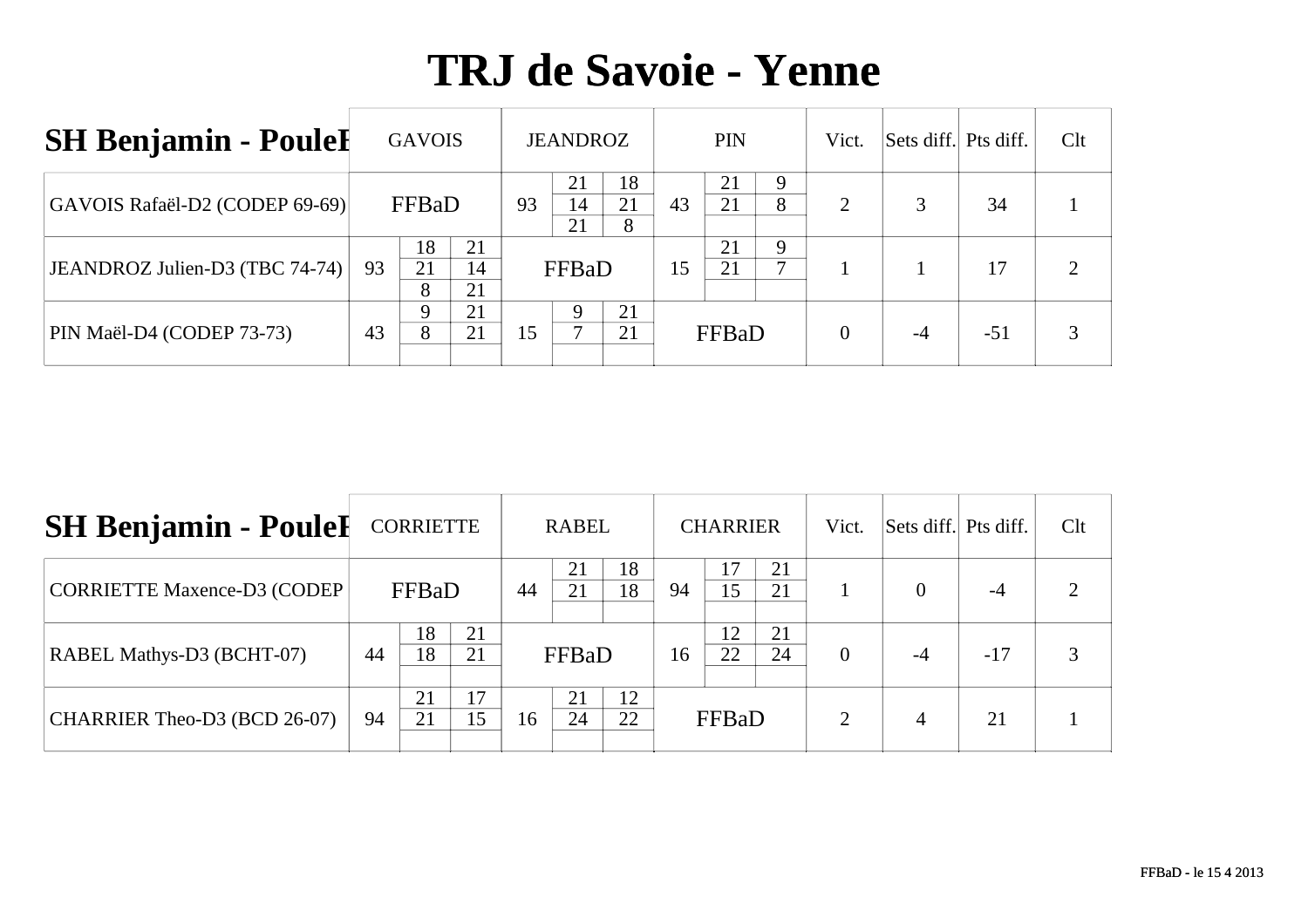| <b>SH Benjamin - Poule</b>      |    | <b>COURBON</b> |                | DUMONT-GIRAR |           |          |    | <b>LEMONIER</b> |                |    | <b>TURC</b>    |               | Vict. | Sets diff. Pts diff. |        | Clt |
|---------------------------------|----|----------------|----------------|--------------|-----------|----------|----|-----------------|----------------|----|----------------|---------------|-------|----------------------|--------|-----|
| COURBON Calixte-D2 (BCD 26-07)  |    | FFBaD          |                | 46           | <b>WO</b> |          | 17 | <b>WO</b>       |                | 96 | <b>WO</b>      |               | $-3$  | $-6$                 | $-126$ | 4   |
| DUMONT-GIRARD Hugo-D3 (COL      | 46 |                | <b>WO</b>      |              | FFBaD     |          | 95 | 21<br>21        | 12<br>18       | 18 | 21<br>21       | ⇁             | 3     | 6                    | 82     |     |
| LEMONIER Killian-D4 (BACO 69-6) | 17 |                | W <sub>O</sub> | 95           | 12<br>18  | 21<br>21 |    | FFBaD           |                | 45 | 20<br>21<br>21 | 22<br>9<br>13 | 2     |                      | 48     |     |
| TURC Leo-NC (CODEP 73-73)       | 96 |                | W <sub>O</sub> | 18           |           | 21<br>21 | 45 | 22<br>9<br>13   | 20<br>21<br>21 |    | FFBaD          |               |       | $-1$                 | -4     |     |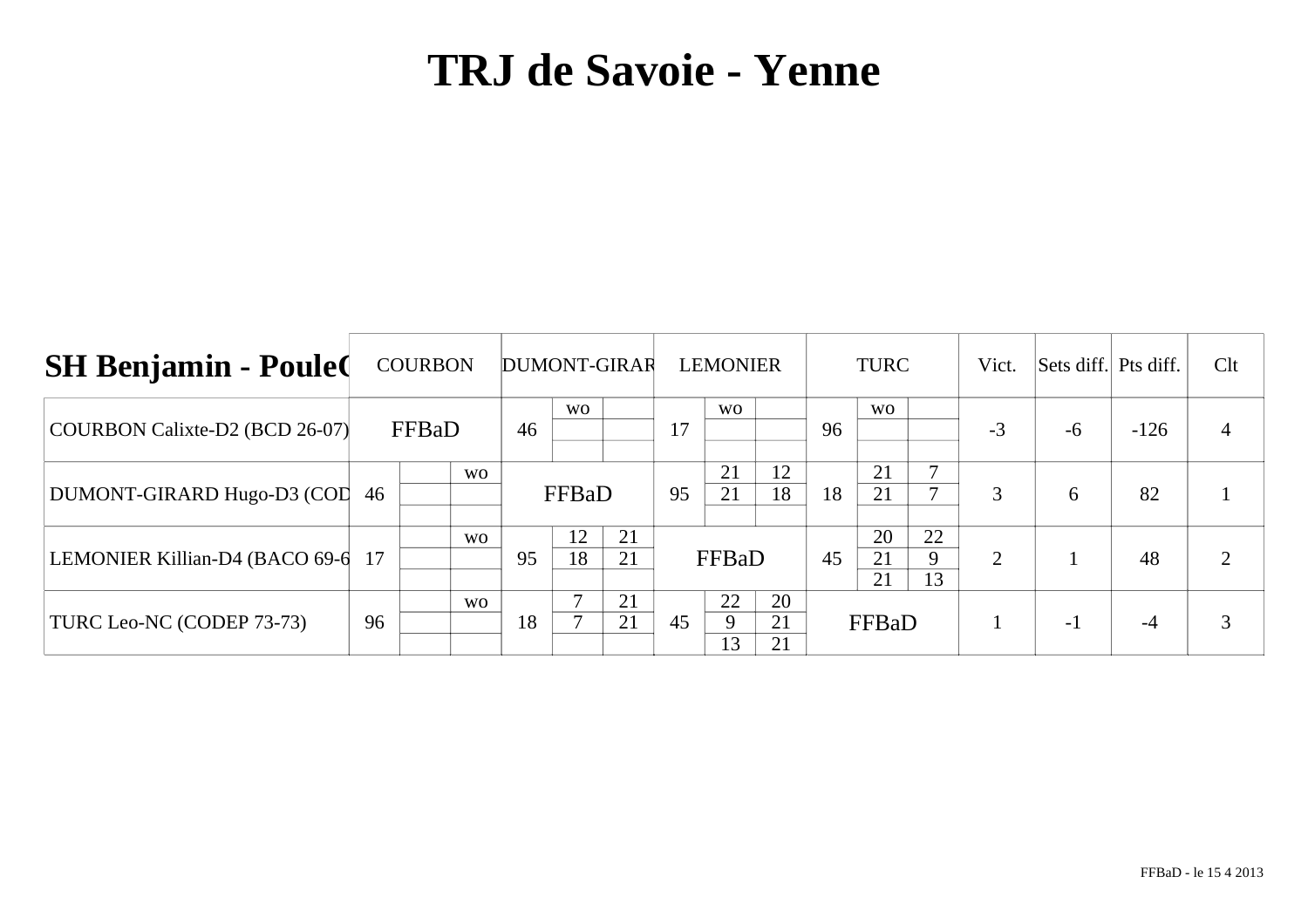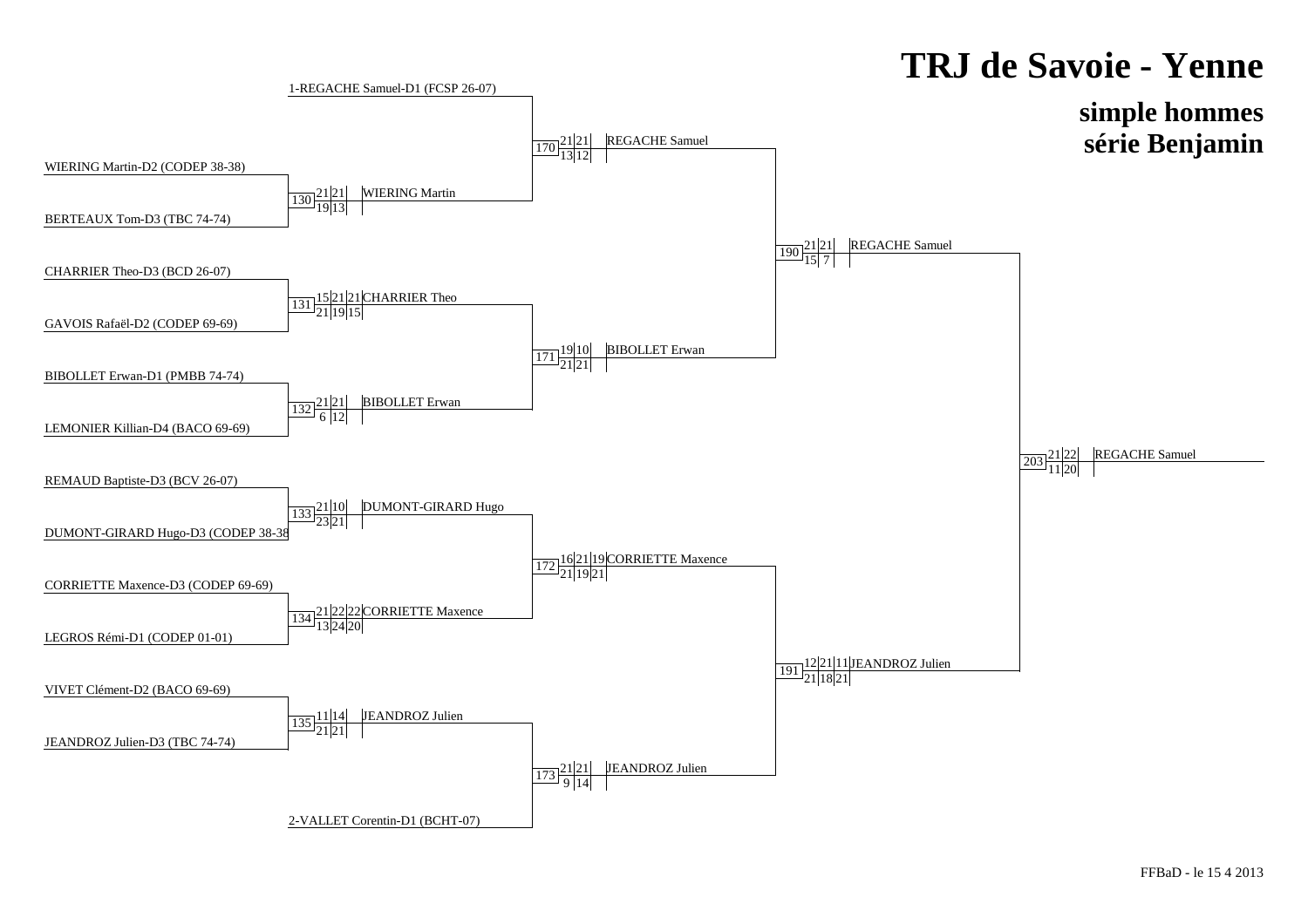| <b>SD Benjamin - PouleA</b>     |    | <b>COTTE</b> |          |    | VEILLET        |                |    |                | <b>GUILBERT-LY</b> | Vict. | Sets diff. Pts diff. |       | Clt |
|---------------------------------|----|--------------|----------|----|----------------|----------------|----|----------------|--------------------|-------|----------------------|-------|-----|
| 1-COTTE Clara-C4 (CODEP 38-38)  |    | FFBaD        |          | 99 | 21<br>21       |                | 53 | 21<br>21       | 4                  | 2     | $\overline{4}$       | -64   |     |
| VEILLET Andréa-D3 (PMBB 74-74)  | 99 |              | 21<br>21 |    | FFBaD          |                | 19 | 15<br>21<br>21 | 21<br>19<br>14     |       | $-1$                 | $-30$ |     |
| GUILBERT -LY Anne Soline-D3 (C) | 53 | 4            | 21<br>21 | 19 | 21<br>19<br>14 | 15<br>21<br>21 |    | FFBaD          |                    | 0     | $-3$                 | $-34$ |     |

| <b>SD Benjamin - PouleE</b>     |     | <b>BOSC</b> |          |     | <b>TILLIER</b> |          |    | <b>SANIEL</b> |        | Vict.    | Sets diff. Pts diff. |       | Clt |
|---------------------------------|-----|-------------|----------|-----|----------------|----------|----|---------------|--------|----------|----------------------|-------|-----|
| 2-BOSC Noémie-D2 (CODEP 69-69)  |     | FFBaD       |          | 100 | 21             | 19<br>19 | 54 | 21<br>21      | 4      | っ        | $\overline{4}$       | 35    |     |
| TILLIER Emma-D2 (UMS Bad-07)    | 100 | 19<br>19    | 21<br>21 |     | FFBaD          |          | 20 | 21<br>21      | 6<br>8 |          |                      | 24    |     |
| SANIEL Tiffany-D4 (CODEP 01-01) | 54  |             | 21<br>21 | 20  | 6<br>8         | 21<br>21 |    | FFBaD         |        | $\Omega$ | $-4$                 | $-59$ |     |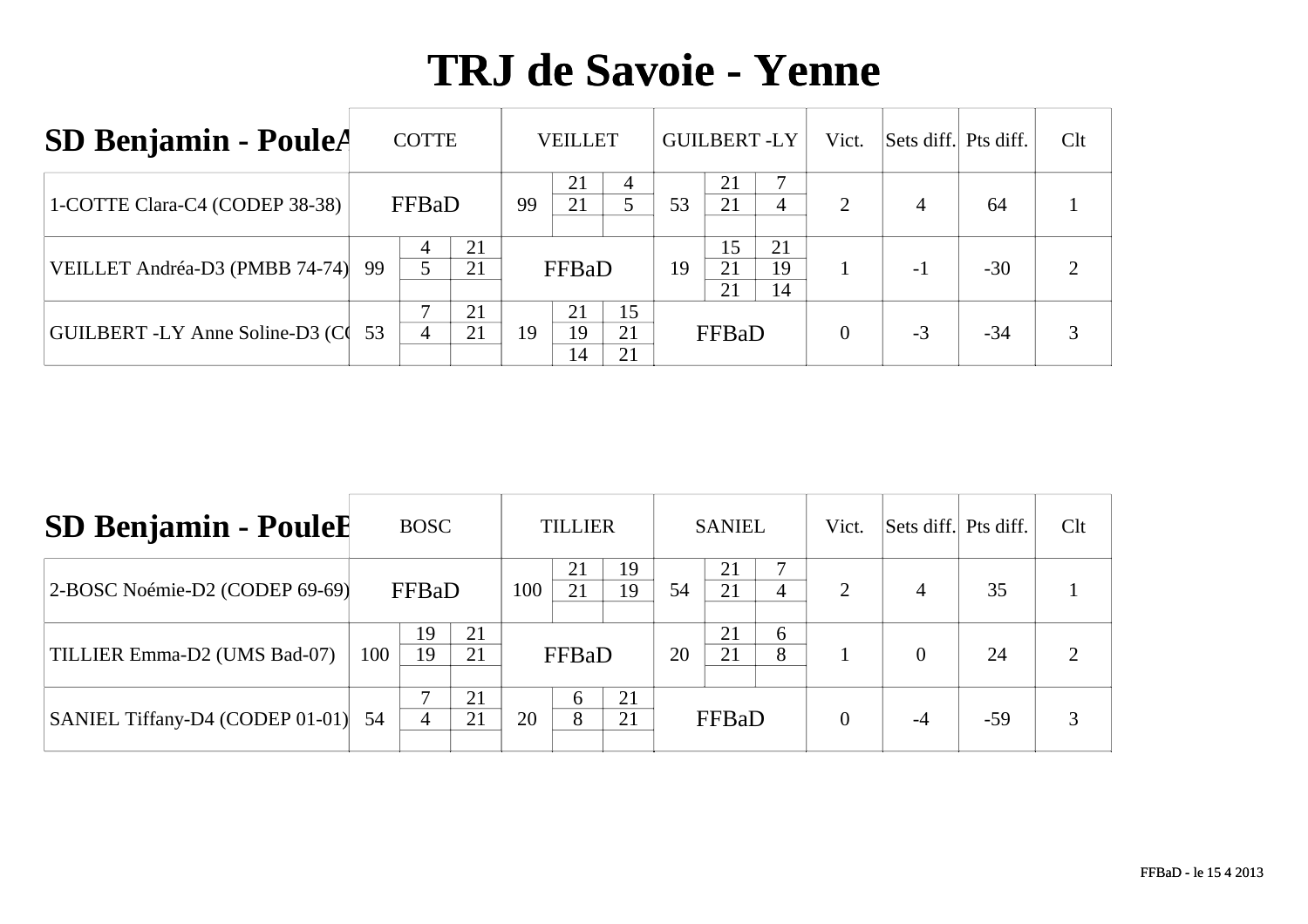| <b>SD Benjamin - Poule(</b>       |                                  | <b>CHARLES</b> |          |     | <b>WALTER</b>  |                |    | <b>MAUGE</b> |         | Vict.          | Sets diff. Pts diff. |       | Clt |
|-----------------------------------|----------------------------------|----------------|----------|-----|----------------|----------------|----|--------------|---------|----------------|----------------------|-------|-----|
| CHARLES Sarah-D2 (CODEP 69-69     |                                  | FFBaD          |          | 101 | 17<br>21<br>21 | 21<br>19<br>14 | 55 | 21<br>21     | 6       | $\overline{2}$ | 3                    | 34    |     |
| WALTER Sarah-D3 (CODEP 38-38) 101 | 17<br>21<br>19<br>21<br>21<br>14 |                |          |     | FFBaD          |                | 21 | 21<br>21     | 6<br>10 |                |                      | 21    |     |
| MAUGE Salomé-D3 (CODEP 01-01)     | 55                               | 6              | 21<br>21 | 21  | h<br>10        | 21<br>21       |    | FFBaD        |         | 0              |                      | $-55$ |     |

| SD Benjamin - PouleI CLAPEYRON         |     |          |          |     | <b>FLORET</b> |          |    | <b>ORDENER</b> |                   | Vict.                       | Sets diff. Pts diff. |       | Clt |
|----------------------------------------|-----|----------|----------|-----|---------------|----------|----|----------------|-------------------|-----------------------------|----------------------|-------|-----|
| CLAPEYRON Marine-C4 (FBC 42-4          |     | FFBaD    |          | 102 | 23<br>21      | 21<br>10 | 56 | 21<br>21       | 6<br>$\mathbf Q$  | $\mathcal{D}_{\mathcal{L}}$ | $\overline{4}$       | 40    |     |
| FLORET Maëlle-D2 (BACO 69-69)          | 102 | 21<br>10 | 23<br>21 |     | FFBaD         |          | 22 | 21<br>21       | 12<br>$\mathbf Q$ |                             | $\Omega$             | 8     |     |
| <b>ORDENER Pauline-D4 (CODEP 73-1)</b> | 56  | 6<br>9   | 21<br>21 | 22  | 12            | 21<br>21 |    | FFBaD          |                   |                             |                      | $-48$ |     |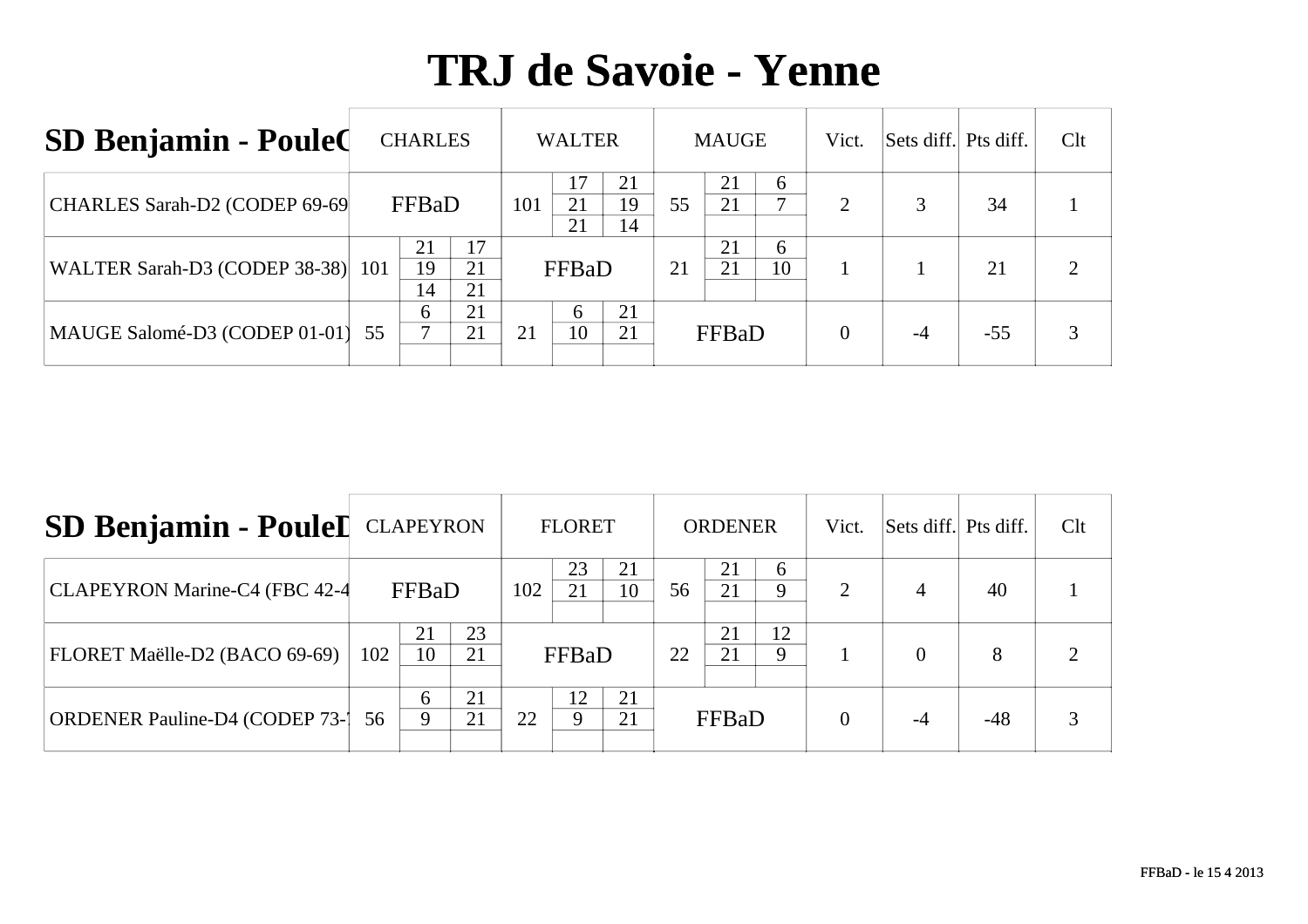| <b>SD Benjamin - PouleE</b>  |     | <b>BAIL</b> |          |     | <b>MAIRE</b> |          |    |          | SOCQUET-CLER | Vict.          | Sets diff. Pts diff. |       | Clt |
|------------------------------|-----|-------------|----------|-----|--------------|----------|----|----------|--------------|----------------|----------------------|-------|-----|
| BAIL Melody-D1 (CODEP 01-01) |     | FFBaD       |          | 103 | 13           | 21<br>21 | 57 | 16<br>9  | 21<br>21     | $\overline{0}$ | -4                   | $-35$ | 3   |
| MAIRE Élodie-D2 (FCSP 26-07) | 103 | 21<br>21    | 13<br>11 |     | FFBaD        |          | 23 | 21<br>21 | 19<br>12     | $\overline{2}$ | 4                    | 29    |     |
| SOCQUET-CLERC Clémence-D4 (P | 57  | 21<br>21    | 16<br>9  | 23  | 19<br>12     | 21<br>21 |    | FFBaD    |              |                | $\Omega$             | 6     | ⌒   |

| <b>SD Benjamin - PouleE</b>    |     | <b>GAGELIN</b> |          |     | <b>KUA</b>     |                |     | <b>HOUDAYER</b> |                |     | <b>NICOLAS</b> |          | Vict.          | Sets diff. Pts diff. |       | Clt       |
|--------------------------------|-----|----------------|----------|-----|----------------|----------------|-----|-----------------|----------------|-----|----------------|----------|----------------|----------------------|-------|-----------|
| GAGELIN Lisa-D1 (CODEP 38-38)  |     | FFBaD          |          | 58  | 21<br>21       | 3              | 24  | 21<br>21        | 12<br>11       | 104 | 21<br>21       |          | 3              | 6                    | 87    |           |
| KUA Li Anne-D3 (CODEP 73-73)   | 58  | 3              | 21<br>21 |     | FFBaD          |                | 105 | 19<br>22<br>18  | 21<br>20<br>21 | 25  | 16<br>10       | 21<br>21 | $\overline{0}$ | $-5$                 | $-53$ |           |
| HOUDAYER Juliette-D4 (BACO 69- | 24  | 12<br>11       | 21<br>21 | 105 | 21<br>20<br>21 | 19<br>22<br>18 |     | FFBaD           |                | 59  | 16<br>23       | 21<br>25 |                | $-3$                 | $-23$ | 3         |
| NICOLAS Marion-D4 (ABC 74-74)  | 104 |                | 21<br>21 | 25  | 21<br>21       | 16<br>10       | 59  | 21<br>25        | 16<br>23       |     | FFBaD          |          | $\overline{2}$ |                      | $-11$ | $\bigcap$ |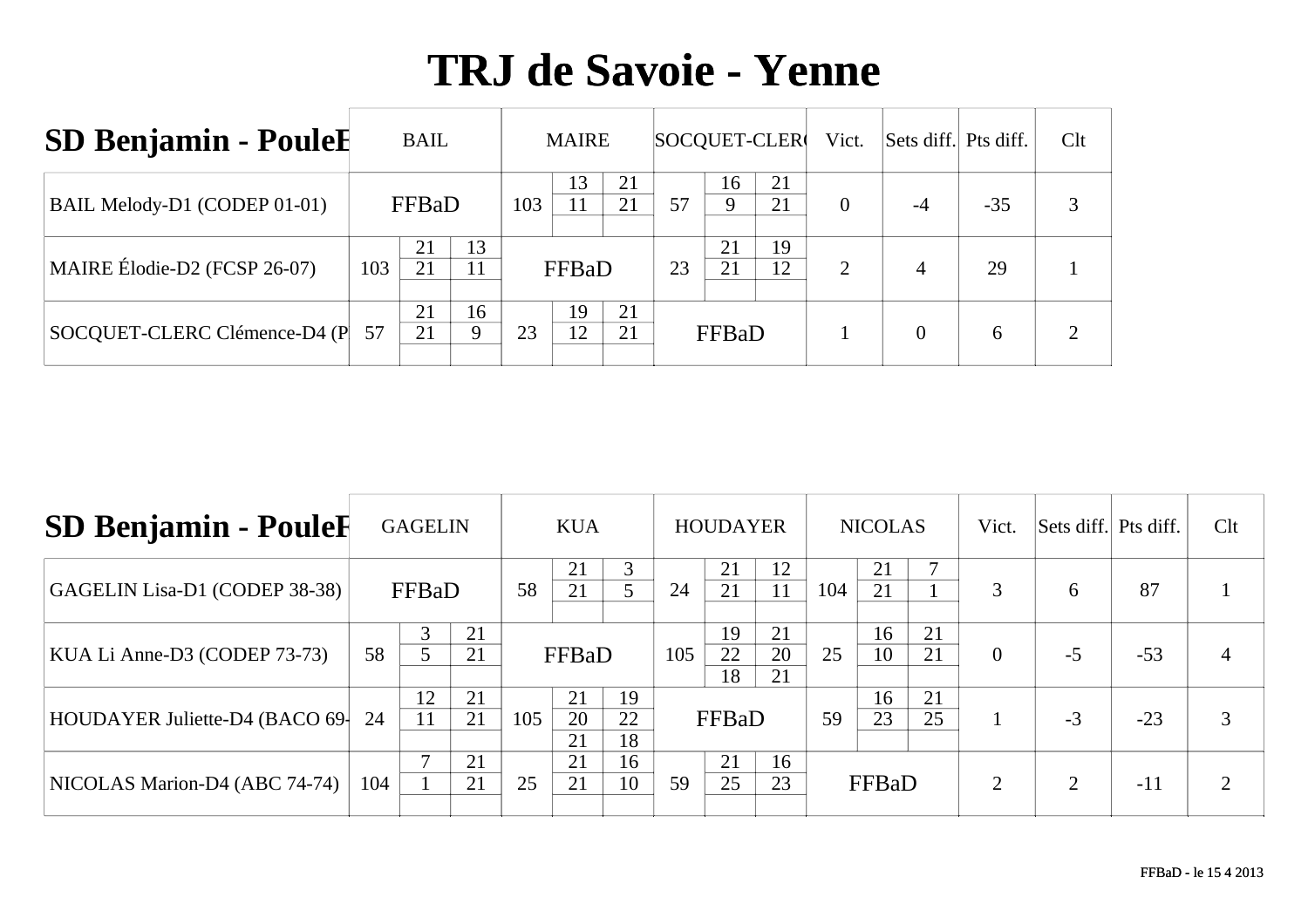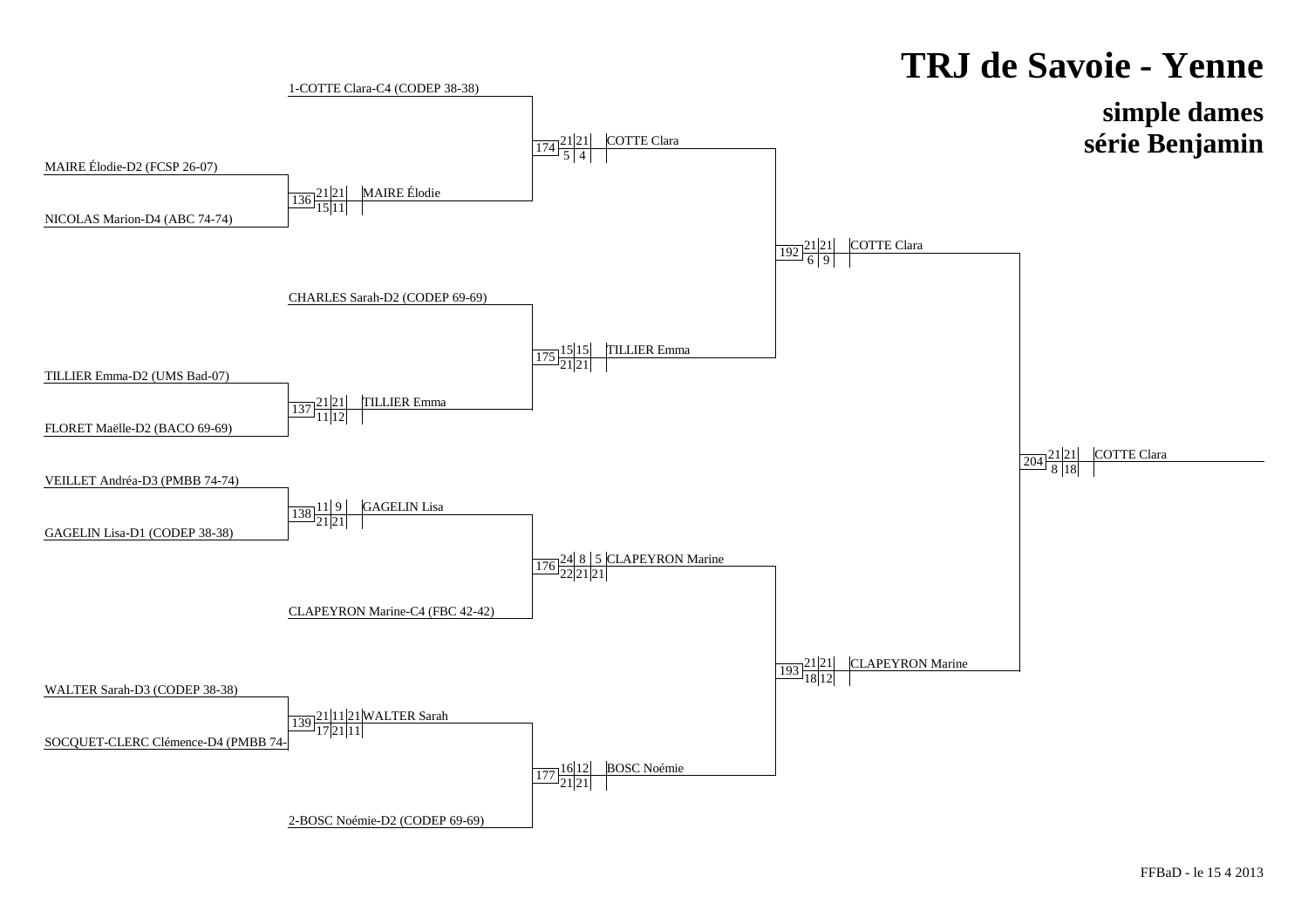| <b>SH Poussin - PouleA</b>             |     | <b>REMAUD</b> |          |                                | <b>LOVANG</b> |          |     | <b>GRIVA</b> |          |     |          | DUMONT-GIRAR | Vict.    | Sets diff. Pts diff. |       | Clt |
|----------------------------------------|-----|---------------|----------|--------------------------------|---------------|----------|-----|--------------|----------|-----|----------|--------------|----------|----------------------|-------|-----|
| 1-REMAUD Julien-D3 (BCV 26-07)         |     | FFBaD         |          | 13<br>21<br>21<br>144<br>FFBaD |               |          | 60  | 21<br>21     | 13<br>11 | 106 | 21<br>21 | 16<br>18     | 2        | $\overline{2}$       | 14    |     |
| LOVANG Kimi-D4 (CODEP 69-69)           | 144 | 21<br>21      | 13<br>17 |                                |               |          | 107 | 21<br>21     | 11<br>8  | 61  | 21<br>22 | 16<br>20     | 3        | 6                    | 42    |     |
| <b>GRIVA Baptiste-NC (CODEP 73-73)</b> | 60  | 13<br>11      | 21<br>21 | 21<br>107<br>21<br>8           |               |          |     | FFBaD        |          | 145 | 6        | 21<br>21     | $\theta$ | $-6$                 | $-72$ | 4   |
| DUMONT-GIRARD Nicolas-NC (C) 106       |     | 16<br>18      | 21<br>21 | 61                             | 16<br>20      | 21<br>22 | 145 | 21<br>21     | 6        |     | FFBaD    |              |          | $-2$                 | 16    | 3   |

| <b>SH Poussin - PouleB</b>     |     | <b>LACROIX</b> |                |                             | <b>RAIOLA</b>  |                |     | <b>DESSUS</b>  |                |     | <b>SCIASCIA</b> |                | Vict.          | Sets diff. Pts diff. |       | Clt      |
|--------------------------------|-----|----------------|----------------|-----------------------------|----------------|----------------|-----|----------------|----------------|-----|-----------------|----------------|----------------|----------------------|-------|----------|
| 2-LACROIX Quentin-D3 (BACLY 6) |     | FFBaD          |                | 108                         | 21<br>21       | 17<br>18       | 62  | 13<br>21<br>21 | 21<br>10<br>15 | 146 | 21<br>21        | 18<br>15       | 3              |                      | 25    |          |
| RAIOLA Audrain-D3 (MBC 42-42)  | 108 | 17<br>18       | 21<br>21       | FFBaD                       |                |                | 147 | 15<br>17       | 21<br>21       | 63  | 18<br>21<br>15  | 21<br>19<br>21 | $\overline{0}$ | $-5$                 | $-24$ |          |
| DESSUS Aurelien-D4 (BCD 26-07) | 62  | 21<br>10<br>15 | 13<br>21<br>21 | 15<br>21<br>21<br>17<br>147 |                |                |     | FFBaD          |                | 109 | 19<br>21<br>21  | 21<br>18<br>8  | 2              | ∍                    | 15    | <u>ာ</u> |
| SCIASCIA Mattéo-D4 (CODEP 38-3 | 146 | 18<br>15       | 21<br>21       | 63                          | 21<br>19<br>21 | 18<br>21<br>15 | 109 | 21<br>18<br>8  | 19<br>21<br>21 |     | FFBaD           |                |                | $-2$                 | $-16$ | 3        |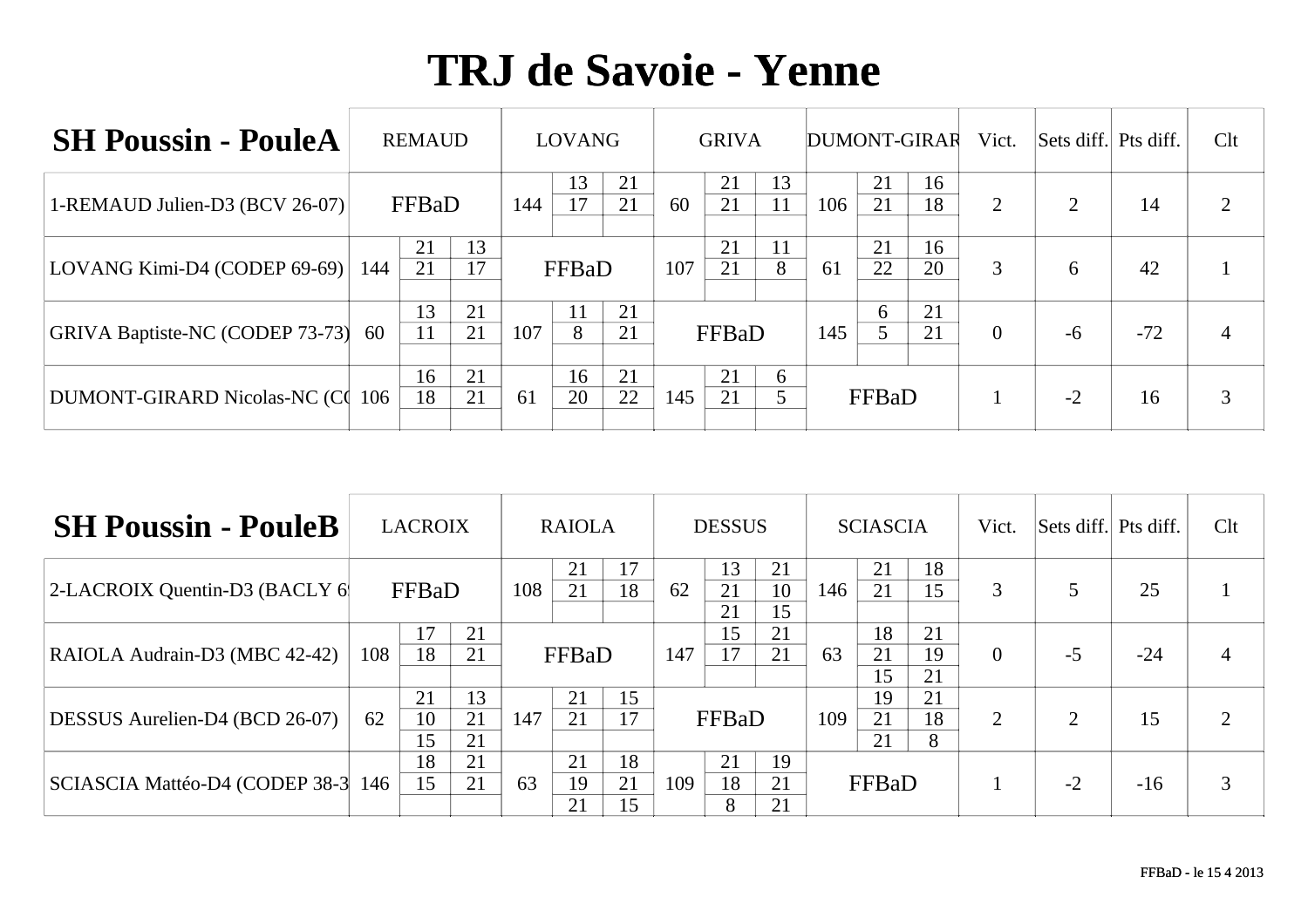| <b>SH Poussin - PouleC</b>            |     | <b>REGACHE</b> |          |                           | <b>EYDANT</b> |          |     | <b>GALIGNE</b> |                |     | <b>DESBOS</b>  |               | Vict.          | Sets diff. Pts diff. |       | Clt            |
|---------------------------------------|-----|----------------|----------|---------------------------|---------------|----------|-----|----------------|----------------|-----|----------------|---------------|----------------|----------------------|-------|----------------|
| REGACHE Simon-D4 (FCSP 26-07)         |     | FFBaD          |          | 148                       | 21<br>21      | 13<br>13 | 64  | 21<br>21       | 10<br>13       | 110 | 21<br>21       | 6<br>10       | 3              | 6                    | 61    |                |
| <b>EYDANT Maxence-D4 (CODEP 38-1)</b> | 148 | 13<br>13       | 21<br>21 |                           | FFBaD         |          | 111 | 21<br>22       | 18<br>20       | 65  | 21<br>21       | 13<br>8       | 2              | $\overline{2}$       | 10    | $\overline{2}$ |
| GALIGNE Robin-D4 (CODEP 69-69         | 64  | 10<br>13       | 21<br>21 | 111                       | 18<br>20      | 21<br>22 |     | FFBaD          |                | 149 | 18<br>21<br>21 | 21<br>9<br>11 |                | $-3$                 | $-5$  | 3              |
| DESBOS Alexandre-D4 (CODEP 73-        | 110 | 6<br>10        | 21<br>21 | 13<br>21<br>21<br>8<br>65 |               |          | 149 | 21<br>9<br>11  | 18<br>21<br>21 |     | FFBaD          |               | $\overline{0}$ | $-5$                 | $-66$ |                |

| <b>SH Poussin - PouleD</b>         |     | <b>BERTHOMME</b> |          |     | <b>SERAYET</b> |                |     | <b>ALLIER</b>        |          |     | <b>DEFOURS</b> |                | Vict.          | Sets diff. Pts diff. |       | Clt |
|------------------------------------|-----|------------------|----------|-----|----------------|----------------|-----|----------------------|----------|-----|----------------|----------------|----------------|----------------------|-------|-----|
| <b>BERTHOMME Romain-D4 (CODEF)</b> |     | FFBaD            |          | 113 | 21<br>21       | 8              | 66  | 13<br>10             | 21<br>21 | 151 | 21<br>21       | 14<br>12       | 2              | $\overline{2}$       | 24    | 2   |
| SERAYET Louis-D4 (CODEP 38-38 113  |     | 8                | 21<br>21 |     | FFBaD          |                | 150 | $\overline{4}$<br>15 | 21<br>21 | 67  | 19<br>21<br>22 | 21<br>11<br>20 |                | $-3$                 | $-40$ | 3   |
| ALLIER Théo-D4 (BCHT-07)           | 66  | 21<br>21         | 13<br>10 | 150 | 21<br>21       | 4<br>15        |     | FFBaD                |          | 112 | 21<br>21       | 16<br>12       | 3              | 6                    | 56    |     |
| DEFOURS Thomas-NC (EMBA 42-4)      | 151 | 14<br>12         | 21<br>21 | 67  | 21<br>11<br>20 | 19<br>21<br>22 | 112 | 16<br>12             | 21<br>21 |     | FFBaD          |                | $\overline{0}$ | $-5$                 | $-40$ |     |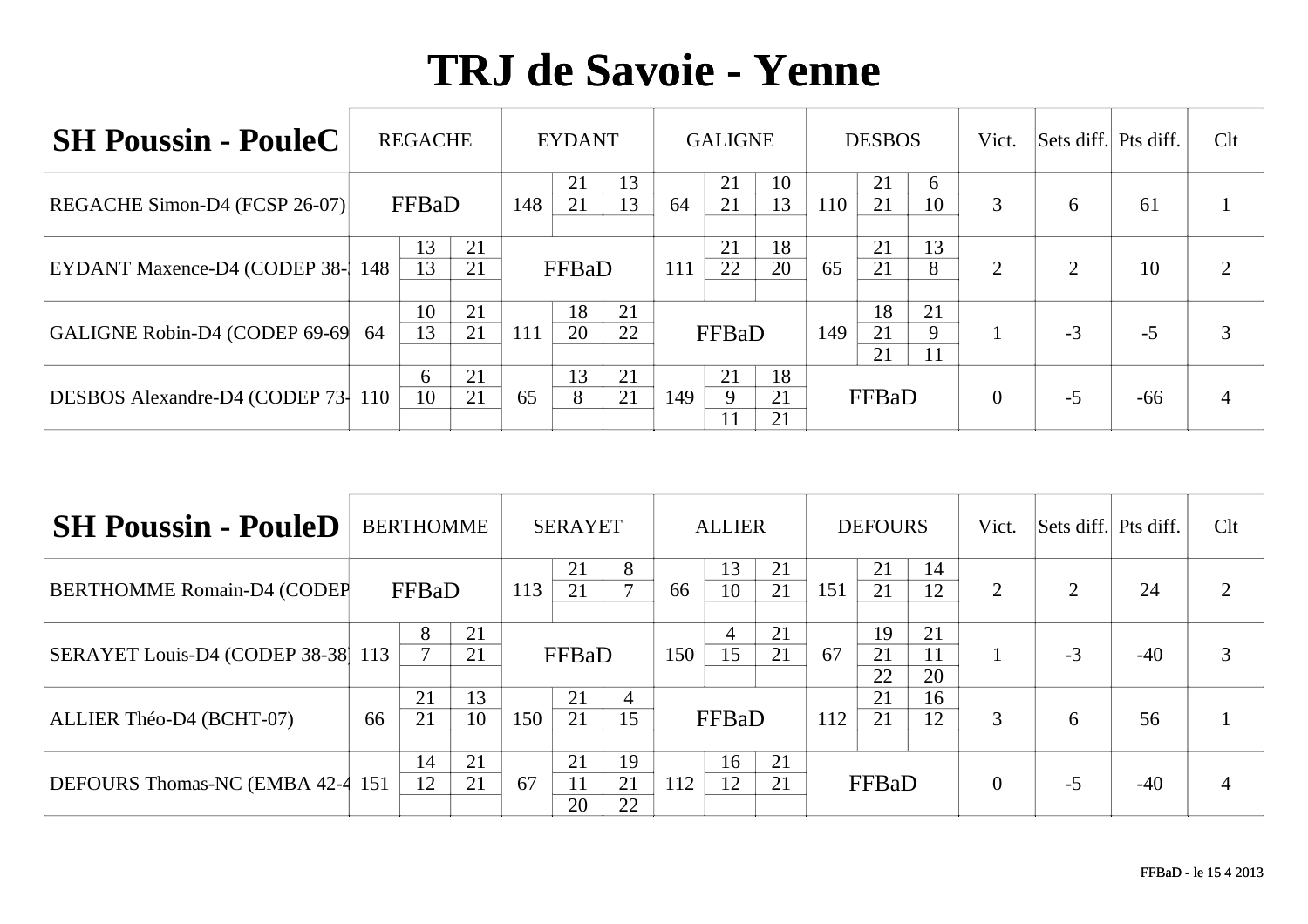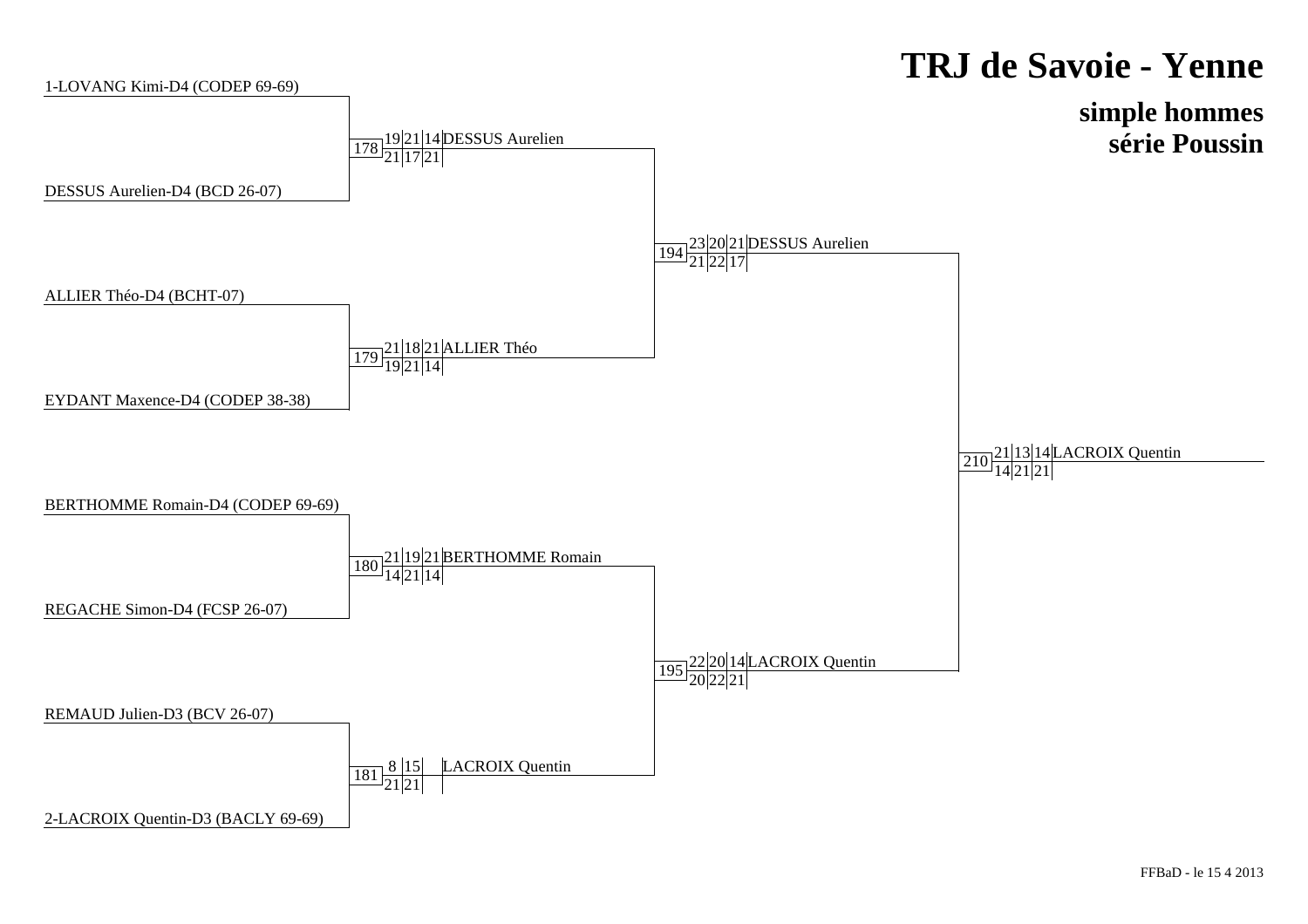| <b>SD Poussin - PouleA</b>                 | <b>WALTER</b> |          |     | <b>FLORET</b> |          |     | <b>PREVOST</b> |              | Vict.          | Sets diff. Pts diff. |       | Clt |
|--------------------------------------------|---------------|----------|-----|---------------|----------|-----|----------------|--------------|----------------|----------------------|-------|-----|
| WALTER Emma-D3 (CODEP 38-38)               | FFBaD         |          | 157 | 21<br>21      | 12       | 119 | 21<br>21       | $\mathbf{r}$ | $\overline{2}$ | $\overline{4}$       | 43    |     |
| FLORET Anae-D4 (CODEP 69-69)               | 157<br>12     | 21<br>21 |     | FFBaD         |          | 73  | 21<br>21       | 15<br>18     |                | $\Omega$             | $-4$  | റ   |
| <b>PREVOST Eleonore-NC (PMBB 74-1 119)</b> |               | 21<br>21 | 73  | 15<br>18      | 21<br>21 |     | FFBaD          |              | $\Omega$       | $-4$                 | $-39$ | 3   |

| <b>SD Poussin - PouleB</b>     | <b>CAZORLA</b> |          |          | <b>JANIN</b> |                |                | <b>ROUSSEAU</b>            |                |                | <b>CAFFIERS</b> |          |                     | Vict. | Sets diff. Pts diff. |                | Clt            |
|--------------------------------|----------------|----------|----------|--------------|----------------|----------------|----------------------------|----------------|----------------|-----------------|----------|---------------------|-------|----------------------|----------------|----------------|
| CAZORLA Jeanne-D3 (TBC 74-74)  | FFBaD          |          |          | 158          | 21<br>21       | 14<br>8        | 74                         | 21<br>22       | 14<br>20       | 120             | 21<br>21 | 11<br>$\mathcal{L}$ | 3     | 6                    | 53             |                |
| JANIN Emma-D4 (CODEP 38-38)    | 158            | 14<br>8  | 21<br>21 |              | FFBaD          |                | 121                        | 12<br>22<br>24 | 21<br>20<br>26 | 75              | 21<br>21 | $\mathbf{r}$<br>9   | 1     | $-1$                 | $-3$           | 3              |
| ROUSSEAU Layla-D4 (CODEP 73-7  | 74             | 14<br>20 | 21<br>22 | 121          | 21<br>20<br>26 | 12<br>22<br>24 | FFBaD                      |                |                | 159             | 21<br>21 | 8<br>10             | 2     |                      | 24             | $\overline{2}$ |
| CAFFIERS Julie-D4 (BCBP 26-07) | 120            | ┍        | 21<br>21 | 75           | 9              | 21<br>21       | 8<br>21<br>10<br>21<br>159 |                | FFBaD          |                 |          | $\theta$            | -6    | $-74$                | $\overline{4}$ |                |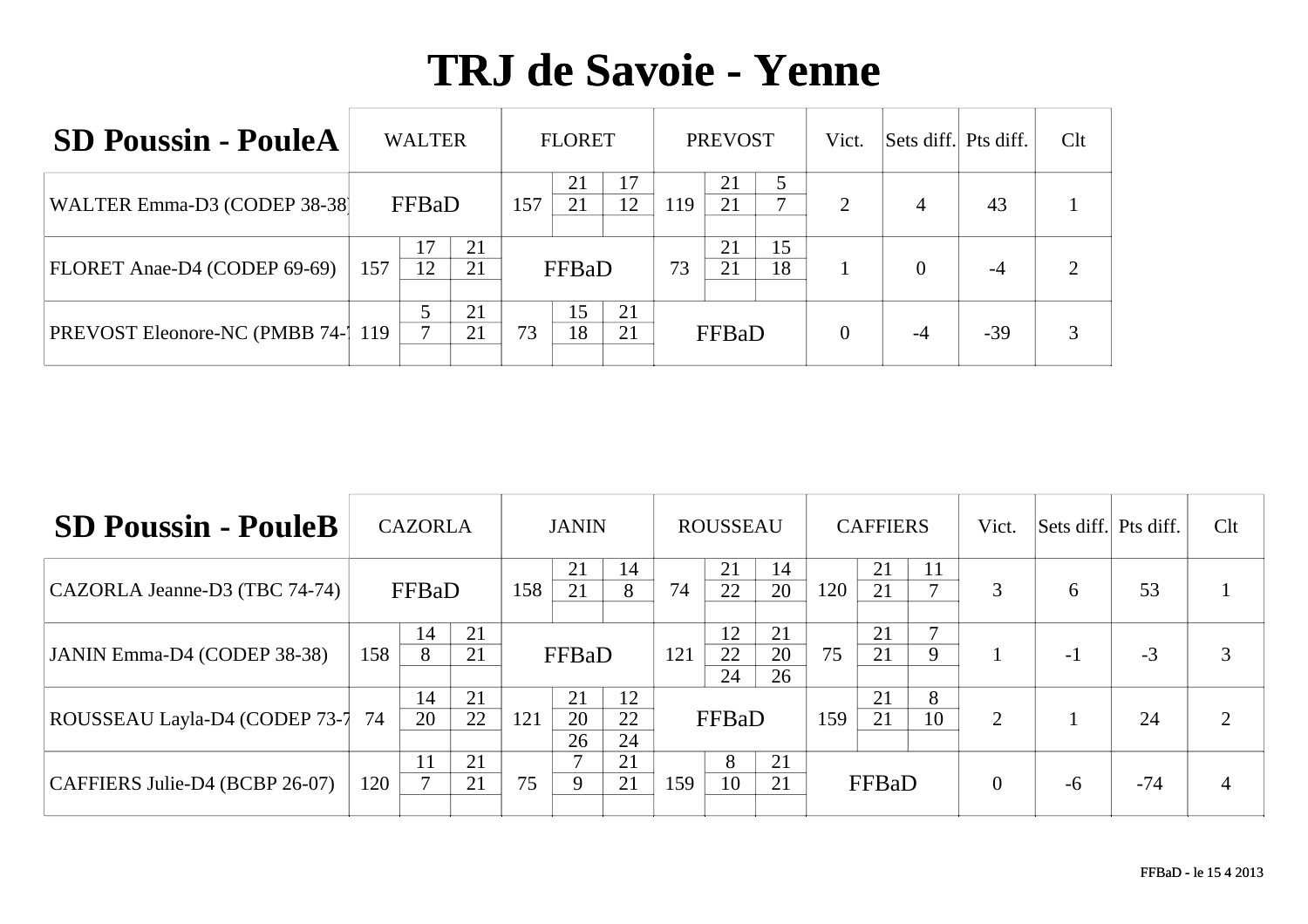| <b>SD Poussin - PouleC</b>   | <b>DEPOORTER</b> |                |                | <b>RUMIANO</b> |                |          | MANARANCHE                  |                |                | <b>BRON</b> |          |          | Vict.    | Sets diff. Pts diff. |       | Clt |
|------------------------------|------------------|----------------|----------------|----------------|----------------|----------|-----------------------------|----------------|----------------|-------------|----------|----------|----------|----------------------|-------|-----|
| DEPOORTER Charlène-D3 (CODEP | FFBaD            |                |                | 122            | 21<br>21       | 8        | 76                          | 16<br>21<br>21 | 21<br>16<br>13 | 160         | 21<br>21 | 17<br>14 | 3        |                      | 51    |     |
| RUMIANO Emma-D4 (CODEP 73-7  | 122              | 8<br>2         | 21<br>21       |                | FFBaD          |          | 161                         | 25<br>15<br>9  | 23<br>21<br>21 | 77          | 13<br>8  | 21<br>21 | $\theta$ | $-5$                 | $-69$ |     |
| MANARANCHE Julie-D4 (CODEP)  | 76               | 21<br>16<br>13 | 16<br>21<br>21 | 161            | 23<br>21<br>21 | 25<br>15 | FFBaD                       |                |                | 123         | 21<br>21 | 16<br>17 | 2        | $\mathcal{D}$        | 17    |     |
| BRON Salomé-NC (TBC 74-74)   | 160              | 17<br>14       | 21<br>21       | 77             | 21<br>21       | 13<br>8  | 16<br>21<br>17<br>21<br>123 |                | FFBaD          |             |          |          | $-2$     |                      |       |     |